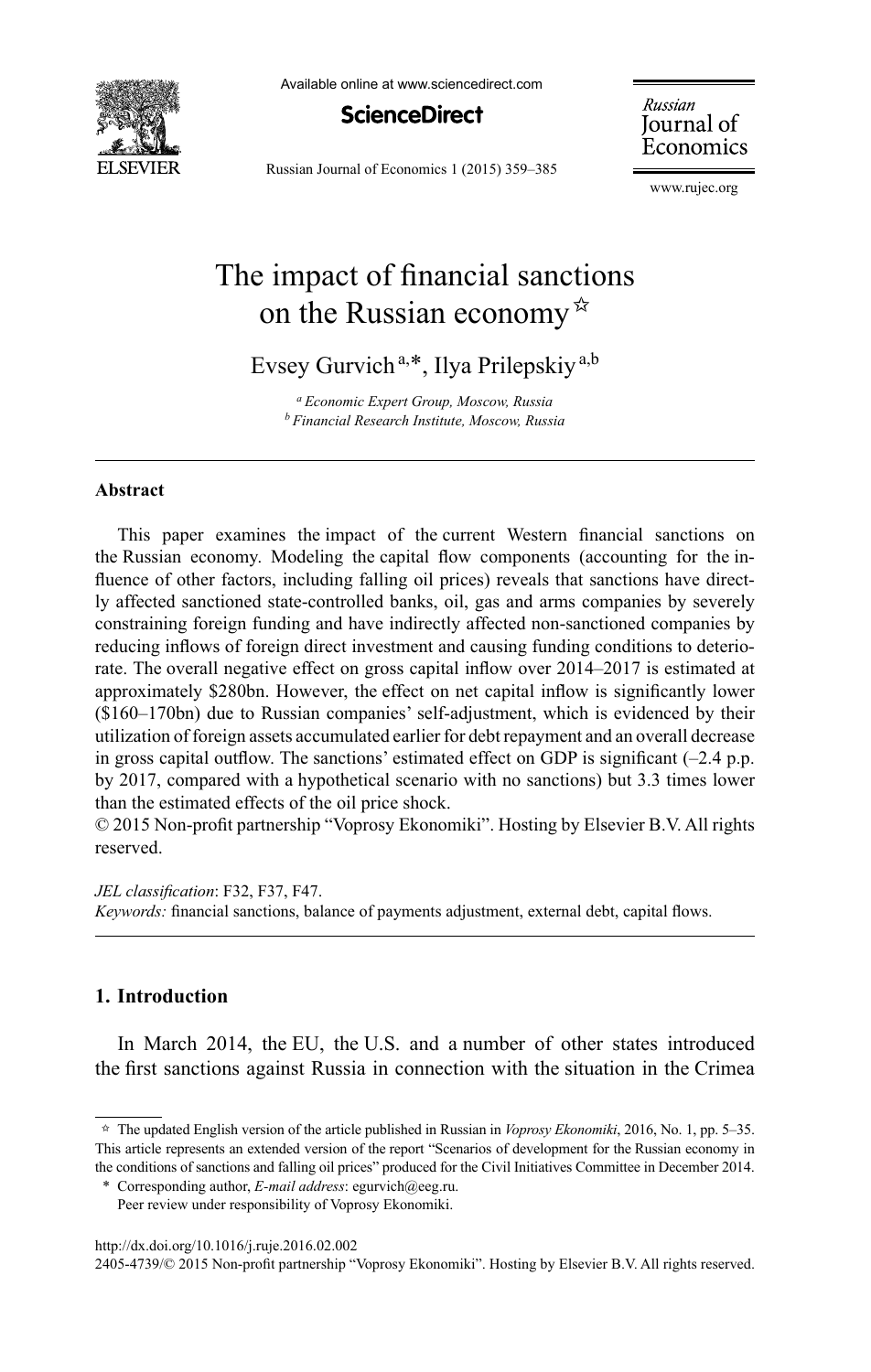and eastern Ukraine. At first, these were individual sanctions against specific people and companies that were not significant to the Russian economy as a whole. However, in July 2014, additional sectoral sanctions were imposed that limited foreign financing for leading public banks and oil and gas companies and restricted Russian oil and gas companies' access to advanced production technologies. In response, Russia imposed an embargo on a wide range of agricultural products from Western countries in August 2014. Today, there seems to be no chance of the sanctions being lifted any time soon, although the situation in Ukraine has somewhat stabilized: in June 2015, the EU announced the extension of the sanctions until at least the end of the year (and in December 2015, they were further prolonged until July 31<sup>st</sup>, 2016 at the very least), while the U.S. actually expanded the list of companies falling under its sectoral sanctions. In turn, Russia prolonged its food embargo for another year.

Although the sanctions have now been in force for quite some time, there still has been no convincing evaluation of their effects, and there is no consensus on their qualitative impact. For example, speaking before the U.S. Congress in January 2015, B. Obama said that "the Russian economy is in tatters,"<sup>1</sup> although some economists believe that the sanctions are of little or no significance. An IMF (2015) report on the Russian economy indicates that the sanctions and retaliatory sanctions may lead Russia to experience a reduction in GDP of 1.0%–1.5% over the short term, although the accumulated loss may reach 9.0% of GDP over the medium term. However, this report fails to explicate what is considered "short term" and "medium term". A. Shirov et al. place the direct impact of the sanctions between 8% and 10% of Russia's GDP but posit that compensating measures may reduce this figure significantly. However, the Shirov study does not explicate the time horizon over which this effect may be achieved (Shirov et al., 2015). According to experts at the Bank of Russia, the sanctions chipped away  $0.5\%$  of Russia's GDP during the first year they were in effect and  $0.6\%$  during the second year (Sinyakov et al., 2015). However, the immediate effects of the sanctions were assessed rather tentatively: these authors assumed only that Russia's private sector lost all access to the foreign capital markets. Rautava (2014) and Vercueil (2014) consider the overall effects of the uncertainty associated with Ukraine. The first study (published before the sectoral sanctions were adopted) estimated the impact as a 1 p.p. reduction in the 2014 GDP growth rate (Rautava, 2014). The second study indicates that in a "de-escalation" scenario in which financial sanctions were gradually lifted, GDP would grow an additional 2 p.p. in 2015 than it would under the scenario of a standing conflict in eastern Ukraine. However, no method of evaluating this effect was cited. Boulanger et al. (2015) considered only the impact of Russia's retaliatory sanctions on public welfare: based on their static model, the authors estimated a reduction of 0.25%.

This paper aims to study the financial channel of the sanctions' impact on the Russian economy that is associated with limits on foreign borrowing. As a result of their economic nature, such borrowing limitations are similar to a sudden stop of capital inflow, i.e., a precipitous decrease in foreign capital inflow. Indeed, the value of foreign capital inflow changed dramatically: in 2014, foreign liabili-

 $1$  https://www.whitehouse.gov/the-press-office/2015/01/20/remarks-president-state-union-addressjanuary[-20-2015.](https://www.whitehouse.gov/the-press-office/2015/01/20/remarks-president-state-union-address-january-20-2015)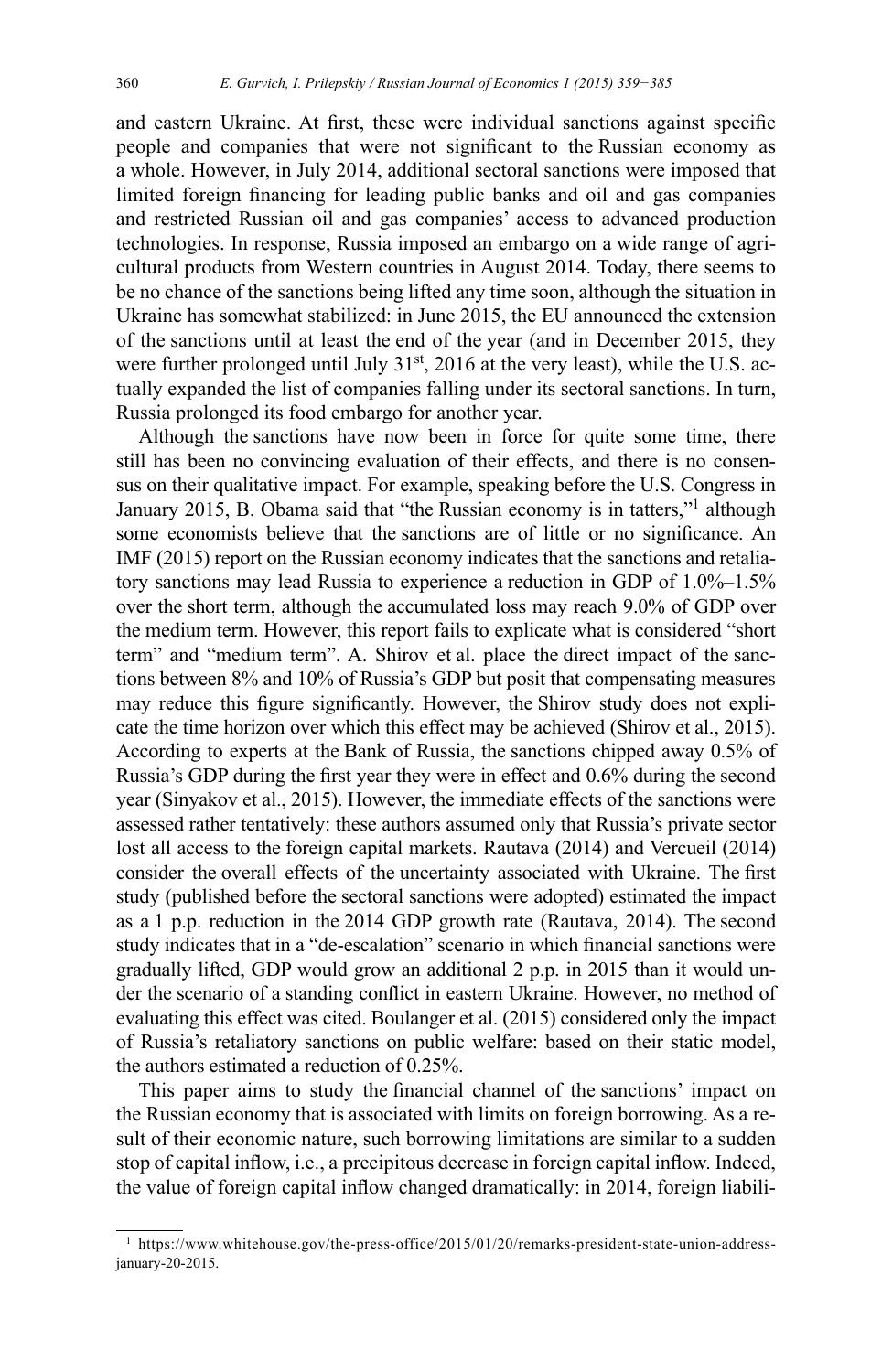ties in the private sector decreased by USD 37 billion, which sharply contrasted with an increase of USD 115 billion in 2013. An important feature of this drop is that capital flow reversals typically occur as a result of decisions made by investors that are driven by economic logic, whereas in this case, the drop occurred due to administrative restrictions.

First, we evaluate the impact of the sanctions on the basic components of the financial account and calculate how sanctions influence the net outflow of capital from Russia. Then, we conduct a scenario analysis (for the medium term) of the impact of additional capital outflow on certain macroeconomic and fiscal indicators.

We assume that there are only limited effects over the medium term with respect to oil and gas sanctions (due to reduced production) and technological sanctions (due to slower productivity growth caused by problems with importing dual-use products). Thus, the changes in capital flows and the corresponding adjustments in balance of payments considered in this paper are likely to be the most significant consequences of the sanctions in the foreseeable future. The prevalence of the financial effects of the sanctions during the first years, resulting in reduced investment and consumption, is also noted in other works (IMF, 2015; Sinyakov et al., 2015; Shirov et al., 2015). Unlike these studies, our research presents a more detailed analysis of the impact of sanctions on basic macroeconomic indicators as well as on the components of the balance of payments.

# 2. General approach to evaluating the impact of sanctions on capital flows

The sanctions were mostly directed at banks (Sberbank, VTB, Gazprombank, Rosselkhozbank, Vneshekonombank, Bank of Moscow) and major publicly owned companies in the fuel/energy sector (Rosneft, Transneft, Gazpromneft) and in the military-industrial complex (Uralvagonzavod, Oboronprom, OAC, etc.). The financial sanctions for those companies in the real sector are expressed in the ban on borrowing with a maturity that exceeds 30 days. However, according to Orlova (2014), there are actually two additional forms of sanctions. First, there are the more severe SDN sanctions that prohibit foreign exchange payments (affecting banks and companies whose owners were subjected to personal sanctions). Second, many Russian banks are affected by the so-called "soft" sanctions, which means stricter technical control over transactions that typically slows down their execution, thereby significantly increasing transaction costs.

The main channels of the sanctions' influence on the real sector (the next "stage" of their impact on the economy) are considered by Ulyukaev and Mau  $(2015)$ . Their classification includes the following components:

- Increasing uncertainty (beginning even before the sectoral sanctions were introduced) slows down consumption due to rising precautionary savings (often in USD) and dwindling investments due to higher risk premiums;
- Increased cost of debt financing limits access to refinancing, thereby affecting investment opportunities for companies. Moreover, restrictions on technology exports to the Russian Federation constrain the potential growth of total factor productivity; and
- Production in sectors dependent on imported components suffers from the ruble's sharp fall.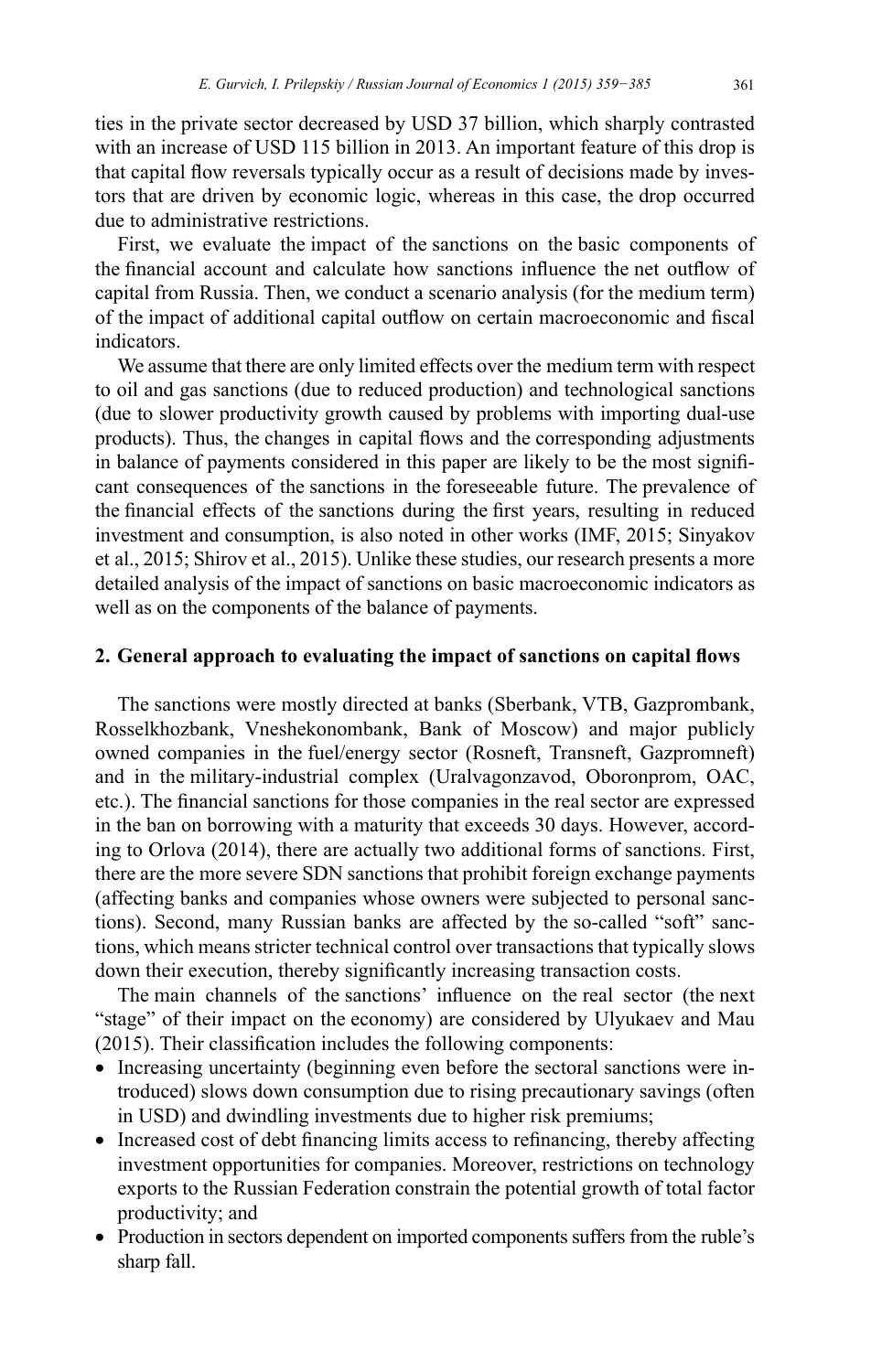The effects of the financial sanctions were magnified because the Russian financial system was consistently opening up and gradually integrating into global capital markets during the preceding period. In 2006, the main restrictions on capital account transactions were lifted, and net inflow began to grow. The 2008 global financial crisis put an end to that; however, the values of both gross inflow and outflow of capital for Russia remained quite high, i.e., between 3% and 6% of GDP.

In the end, by the time the sanctions were imposed, borrowers had accumulated debt to non-residents of USD 733 billion (equivalent to 35% of GDP in 2013) (see Table 1). Of that debt, 10% was owed by the public sector (as narrowly defined), 29% by banks and 62% by the non-financial sector. According to the Bank of Russia, 12% of the total amount consisted of short-term debt that was to be repaid within a year, with over 25% of such debt in the banking sector. Notably, at that moment, the assets accumulated by Russian economic agents exceeded liabilities by 15%. However, the assets and liabilities were differentially distributed among the various sectors: banks and the public sector had positive net assets (USD 38 billion and USD 472 billion, respectively), whereas the non-financial sector had negative net assets (-USD 318 billion).

This paper considers only the effects of the first group of sanctions—the financial sanctions—as the most significant. Concurrently, further analysis shows that restrictions on credit to Russian borrowers are having substantial additional implications that should also be taken into account to evaluate the full effect of the sanctions. We offer the following classification of the effects of the financial sanctions.

Direct effects mean restrictions placed on the foreign borrowings of Russian issuers. In theory, Russian banks and companies can find alternative creditors, but this option is limited in practice as a result of the globalization of the financial

|                                         | as of July 1, 2014 |
|-----------------------------------------|--------------------|
| Net                                     | 192                |
| Assets                                  | 1513               |
| Liabilities                             | 1321               |
| Including foreign debt                  | 733                |
| Including short-term                    | 86                 |
| General government and the Central Bank | 472                |
| Assets                                  | 548                |
| Liabilities                             | 76                 |
| Including foreign debt                  | 73                 |
| Including short-term                    | 8                  |
| <b>Banking</b> sector                   | 38                 |
| Assets                                  | 309                |
| Liabilities                             | 272                |
| Including foreign debt                  | 209                |
| Including short-term                    | 54                 |
| Other sectors                           | $-318$             |
| Assets                                  | 656                |
| Liabilities                             | 973                |
| Including foreign debt                  | 451                |
| Including short-term                    | 24                 |

#### **Table 1**

Balance of foreign assets and liabilities across various sectors of the Russian economy (USD billion).

Source: Bank of Russia.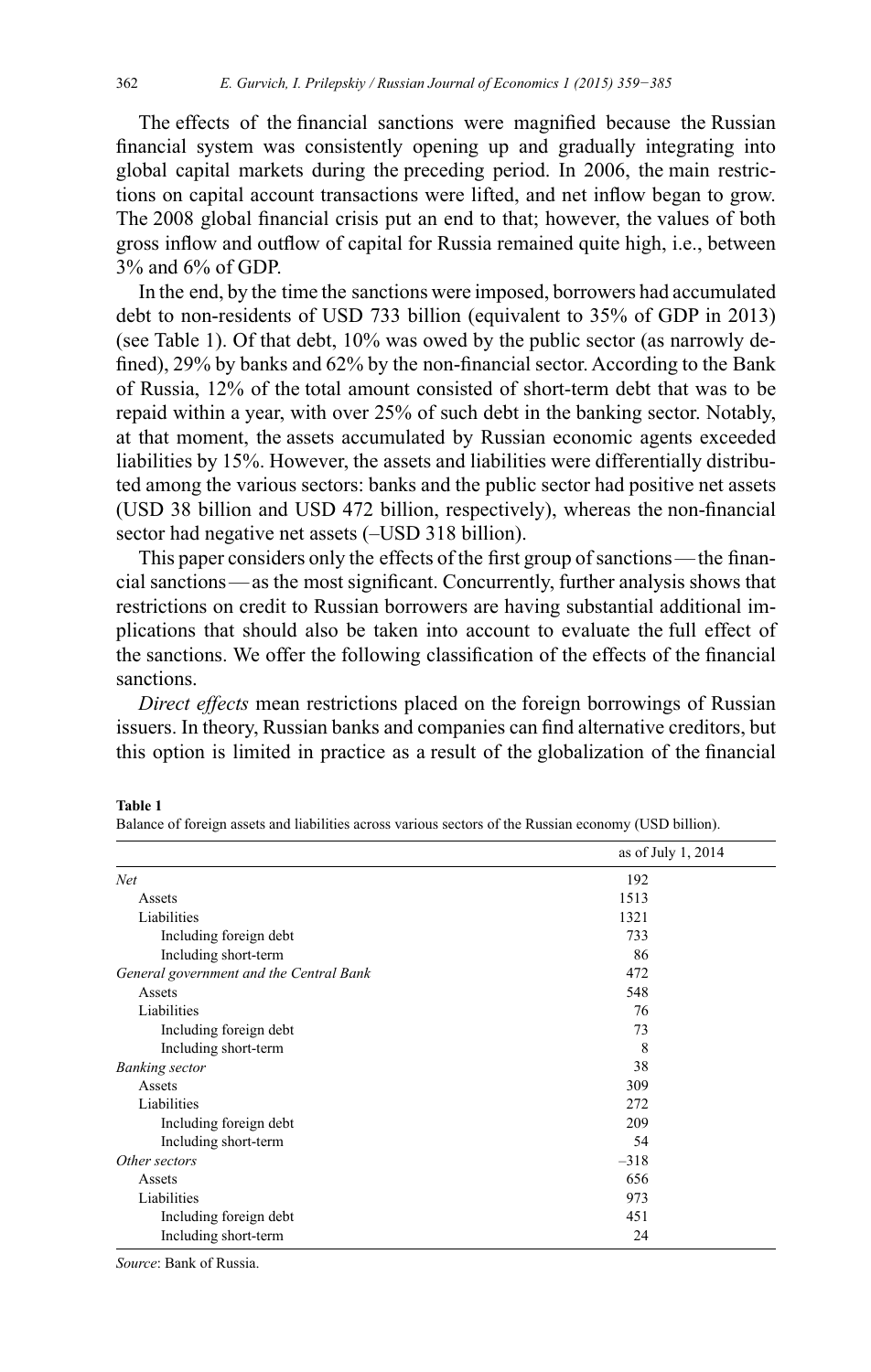system, which has actually become a single marketplace. For example, the likelihood of redirecting borrowings to the financial markets of East and Southeast Asia is low due to the weak starting positions of Russian borrowers in Asian markets, in addition to Asian investors' concerns about possible negative reactions from U.S. regulators.

*Indirect effects*. The persistent geopolitical tension, the potential for new sanctions or an expanded interpretation of existing sanctions by U.S. and EU regulators, in addition to the chance that Russia will impose changes to the "rules of the game" (e.g., restrictions on capital transactions) are viewed by investors as an important source of additional economic risk. Thus, the attractiveness of the Russian economy for Russian and foreign investors has been significantly reduced. As a result, the direct effects of restricted access to foreign borrowings are magnified by the indirect effects of reducing the net capital inflow into Russia due to higher financial risk. While the direct effects limit foreign borrowings for issuers that are subject to the sanctions, the indirect effects have more components: reduced borrowings for all other issuers, a decreased inflow of foreign direct and portfolio investment and (possibly) increased outflow of Russian capital.

Reaction to the sanctions. The direct and indirect effects that prevent foreign debt from being refinanced are different from other effects due to their personalized nature, i.e., they affect specific issuers, as well as the economy as a whole. The "affected" issuers can react to the sanctions in a number of ways, ranging from buying in domestic foreign exchange market funds to repay the debt, to selling accumulated foreign exchange assets in an amount that is sufficient to make foreign debt payments. As shown in our further analysis, each of these areas plays an important role in determining the overall estimated effects of the sanctions.

Second-order effects involve changes in key macroeconomic indicators (exchange rates, prices, exports and imports, etc.) in response to reduced net capital inflow. Such a shock should be followed by an adjustment in the balance of payments by means of a combination of an increase in the current account and the spending of FX reserves by the Central Bank. The mechanisms for these adjustments were considered by Gurvich and Prilepskiy (2013), who note, in particular, that capital inflow in developing countries depends mostly on its foreign supply rather than on domestic demand.

The impact of the sanctions cannot always be definitively decomposed into the aforementioned channels. For example, it is clear that a sharp decrease in the debt liabilities of banks not specifically targeted by the sanctions can be explained as an indirect effect. However, a similar reduction in the liabilities of banks on the sanction list may be caused by both direct and indirect effects, i.e., the unwillingness of countries that did not impose sanctions to lend to them due to their concerns about the potential negative reactions by U.S. and EU regulators. As a result, we attempt to evaluate the overall changes in capital flows after sanctions were imposed. Thus, to the best of our ability, we define certain categories of effects that can be identified. For example, we separately calculate the impact of sanctions on gross capital inflow (mainly associated with the actions of foreign investors) and gross outflow (which we consider to be a reaction of Russian banks and companies to changes in capital inflows).

The direct effects of the sanctions during the first months are shown in Table 2: the amount of foreign debt securities and public banks' syndicated loans was re-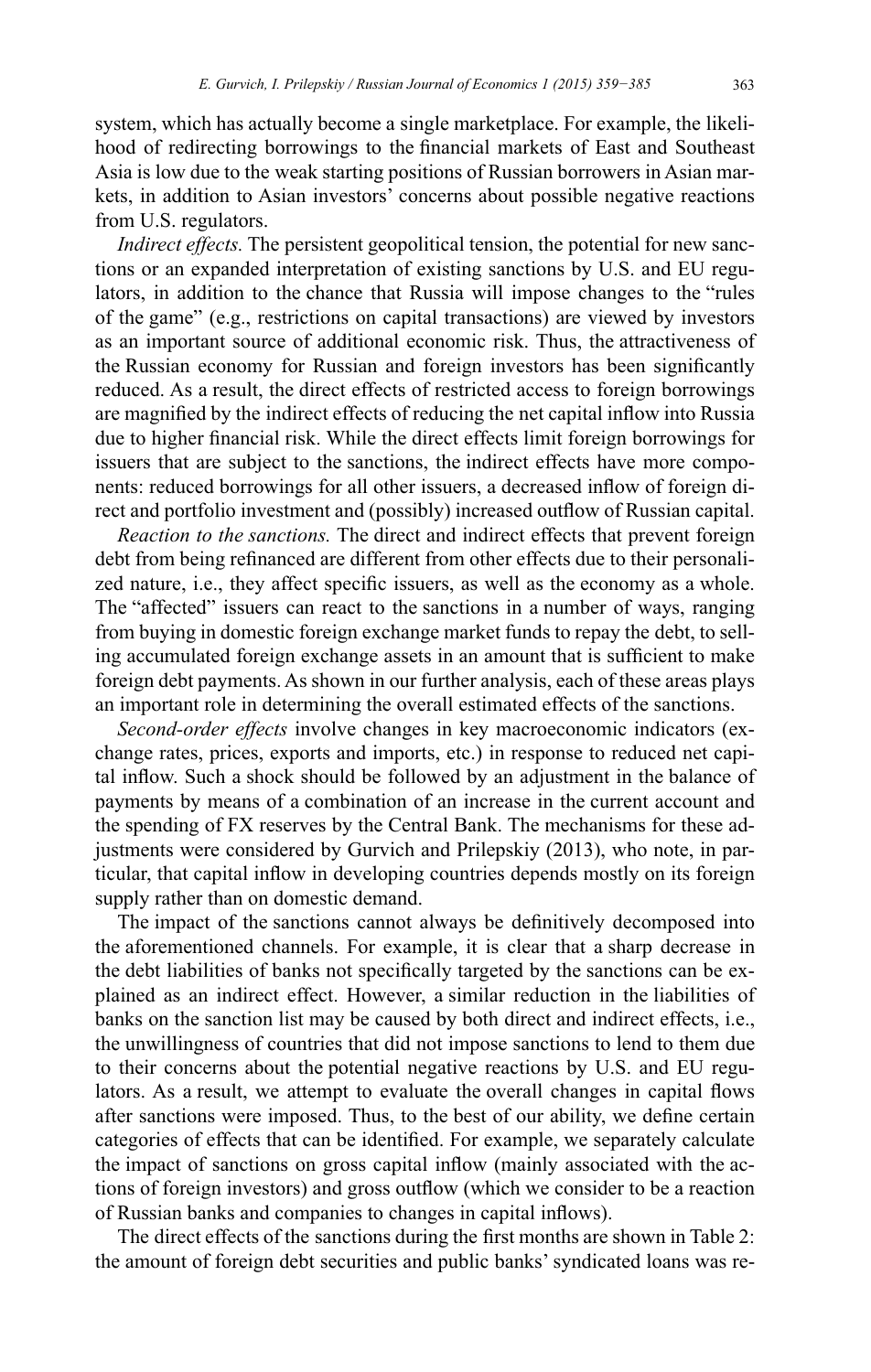| Bank        | Debt securities | Syndicated loans | Total |
|-------------|-----------------|------------------|-------|
| Sberbank    | 0.9             | 4.2              |       |
| VTB         | 0.1             |                  | 3.2   |
| Gazprombank |                 |                  | 2.9   |

#### Repayment of foreign loans by banks subject to sanctions during the second half of 2014 (USD billion).

*Note*: The Bank of Moscow and Rosselkhozbank had no foreign liabilities to be repaid during the second half of 2014.

Total 11.2 2.7 8.5 11.2

*Source:* C-bonds.

duced by USD 11.2 billion during the second half of 2014<sup>2</sup>. This result demonstrates that those banks and companies affected by the sanctions were, to a great extent, forced to forego refinancing their foreign liabilities.

However, the direct effect alone cannot account for the sharp decrease in gross capital inflows into the Russian economy. Thus, the amount of foreign liabilities in the banking sector dropped by USD 30.8 billion during the second half of 2014. This finding means that the extent of the indirect effects in terms of debt financing might have been twice as significant for the banking sector as the extent of the direct effects. In turn, foreign liabilities in the non-financial sector decreased by more than USD 15 billion despite the fact that the major companies affected by the sanctions (e.g., Rosneft and Gazpromneft) had no foreign debt securities to be repaid during that period.

Moreover, according to the Bank of Russia, during the second half of 2014, the foreign debt of the banking and non-financial sectors decreased by USD 83.6 billion and that of banks and companies that were more than 50% publicly owned fell by USD 41.1 billion (without considering liabilities to direct investors). Although the Bank of Russia does not provide information regarding the contribution of transactions and FX revaluation to changes in foreign debt by private and public companies separately, we can conclude that on a qualitative basis, the effect for private banks and companies (those not directly affected by the sanctions) is at least comparable to that for public companies, even if only debt obligations are counted. Thus, we stress the high significance of the other channels of the sanctions' impact, which include, in particular, the decreased availability of borrowing options for the private sector as a whole. As a result, the share of refinancing for foreign liabilities has decreased significantly. As shown in Table 3, during the last few quarters, this share has been considerably lower than historical indicators for both the banking and non-financial sectors: the "trough" for the non-financial sector was reached during the first quarter of 2015 against the background of generally increasing uncertainty concerning the prospects for the Russian economy related to falling oil prices, and this rate remains close to zero for the banking sector.

Notably, indirect reactions to the sanctions include reduced gross capital inflows not only to the financial and non-financial sectors but also to the public

**Table 2**

 $2$  Hereinafter, when we speak of the changing amounts of foreign liabilities, we mean their changes through transactions, not through FX revaluation. Sources for such statistics include the Bank of Russia and C-bonds. This analysis enables the impact of sanctions on capital flows (which are reflected in changes in foreign debt) to be distinguished from changes in debt due to a weaker ruble (which is significant under conditions in which approximately  $\frac{1}{5}$  of the foreign debt of Russian issuers is denominated in rubles).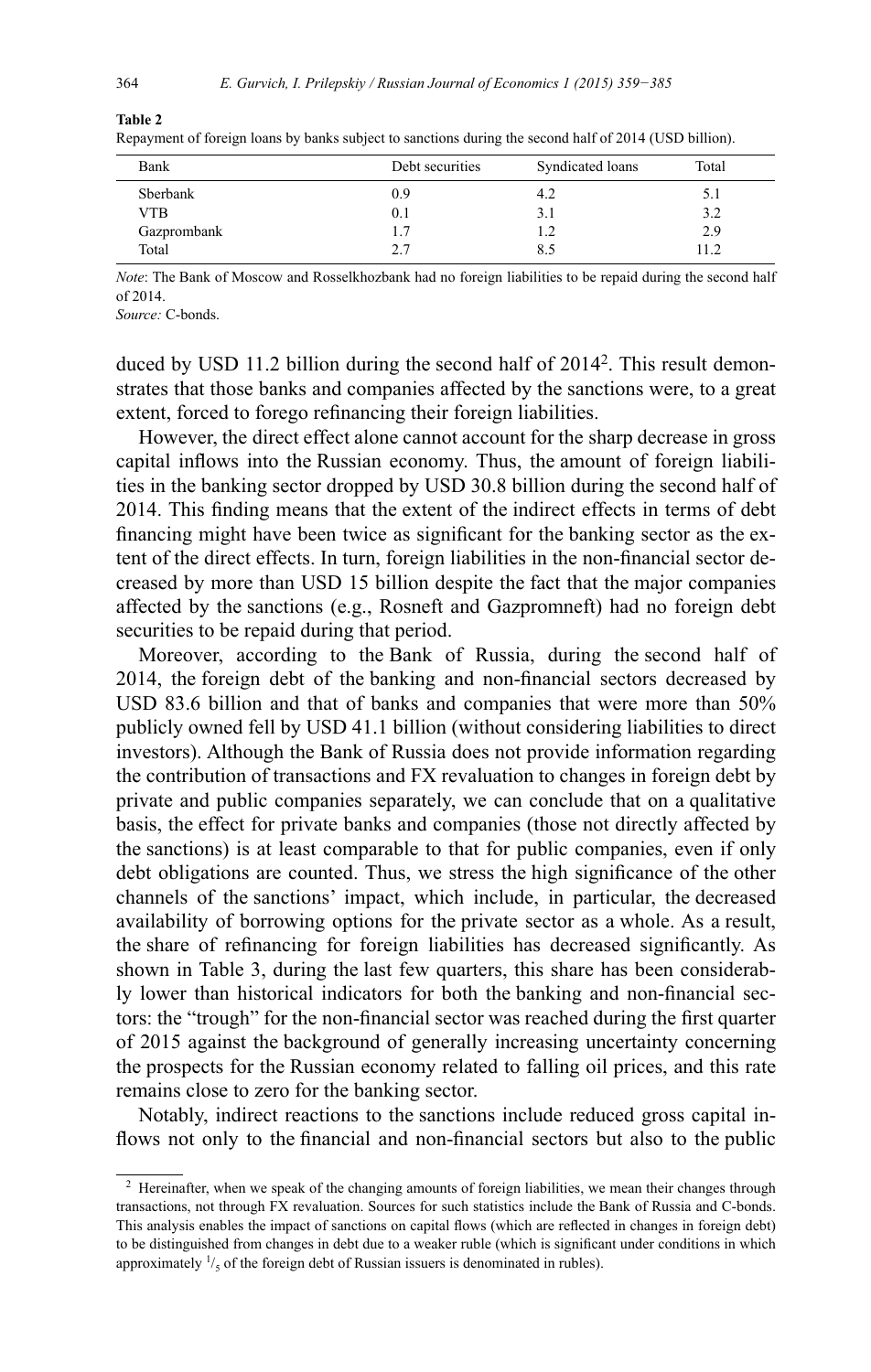Table 3 Estimated indicators of refinanced foreign debt under sanctions (%).<sup>a</sup>

| Period                                             | <b>Banks</b> | Other sectors |
|----------------------------------------------------|--------------|---------------|
| 2Q 2015                                            | 5            | 98            |
| 1Q 2015                                            |              | 60            |
| 4Q 2014                                            | 19           | 74            |
| 3Q 2014                                            | 56           | 93            |
| Average for 2Q 2013 through $4Q$ 2013 <sup>b</sup> | 120          | 120           |
| For reference:                                     |              |               |
| 2010                                               | 157          | 113           |
| 2011                                               | 144          | 183           |
| 2012                                               | 174          | 142           |

<sup>a</sup> The change in foreign debt from transactions, divided by anticipated foreign debt repayments (from the schedule published by the Bank of Russia).

<sup>b</sup> Changes in the capital inflow during the first quarter of 2013 were primarily caused by the deal between BP and Rosneft and are not included in the calculations for this reason.

Source: authors' calculations based on Bank of Russia data.

sector. According to the Bank of Russia, non-residents began to sell government bonds as early as the first quarter of 2014 against the backdrop of the initial escalation of the Ukraine situation and resumed selling during the third quarter of 2014, which was likely due to concerns about the possibility of Western sanctions and capital flow restrictions by Russian regulators. The capital outflow from the public sector broke a record during the first quarter of 2015 (-USD 7.8 billion); in this case, however, a significant contribution was made by the downgrading of Russia's sovereign rating, which was likely to have automatically led to sales of securities by many institutional investors.

Apart from the effects related to changes in the behavior of economic agents investing in Russian assets, the sanctions also resulted in changes to the decisions made by Russian banks and companies regarding investment in foreign assets, i.e., in an active *reaction*. This effect was most noticeable during the third quarter of 2014, when the banking sector reduced its foreign asset holdings by USD 29.9 billion in anticipation of major foreign debt repayments during the fourth quarter (by comparison, an average of USD 1.1 billion in assets was accumulated between the second and fourth quarters of 2013). A similar trend was observed in the non-financial sector: beginning in the third quarter of 2014, asset accumulation slowed abruptly (both in terms of direct and portfolio investment and in the "grey" outflow, including balance of payments categories such as "net errors and omissions" and "fictitious transactions related to foreign merchandise trade, etc.").

The overview of the changes in capital flows following the imposition of sanctions is presented in Table 4, which contains financial account indicators for the four quarters of the sanctions (i.e., the second half of 2014 and first half of  $2015<sup>3</sup>$ ), as well as for similar periods from preceding years. These data show an increase in net capital outflow from Russia after sanctions were imposed. Borrowing and foreign direct investment were reduced the most.

However, all of the observed changes in capital flows cannot be attributed to the effects of the sanctions. The magnitude of these changes depends on many

<sup>&</sup>lt;sup>3</sup> We will call this period the "sanction period" for brevity.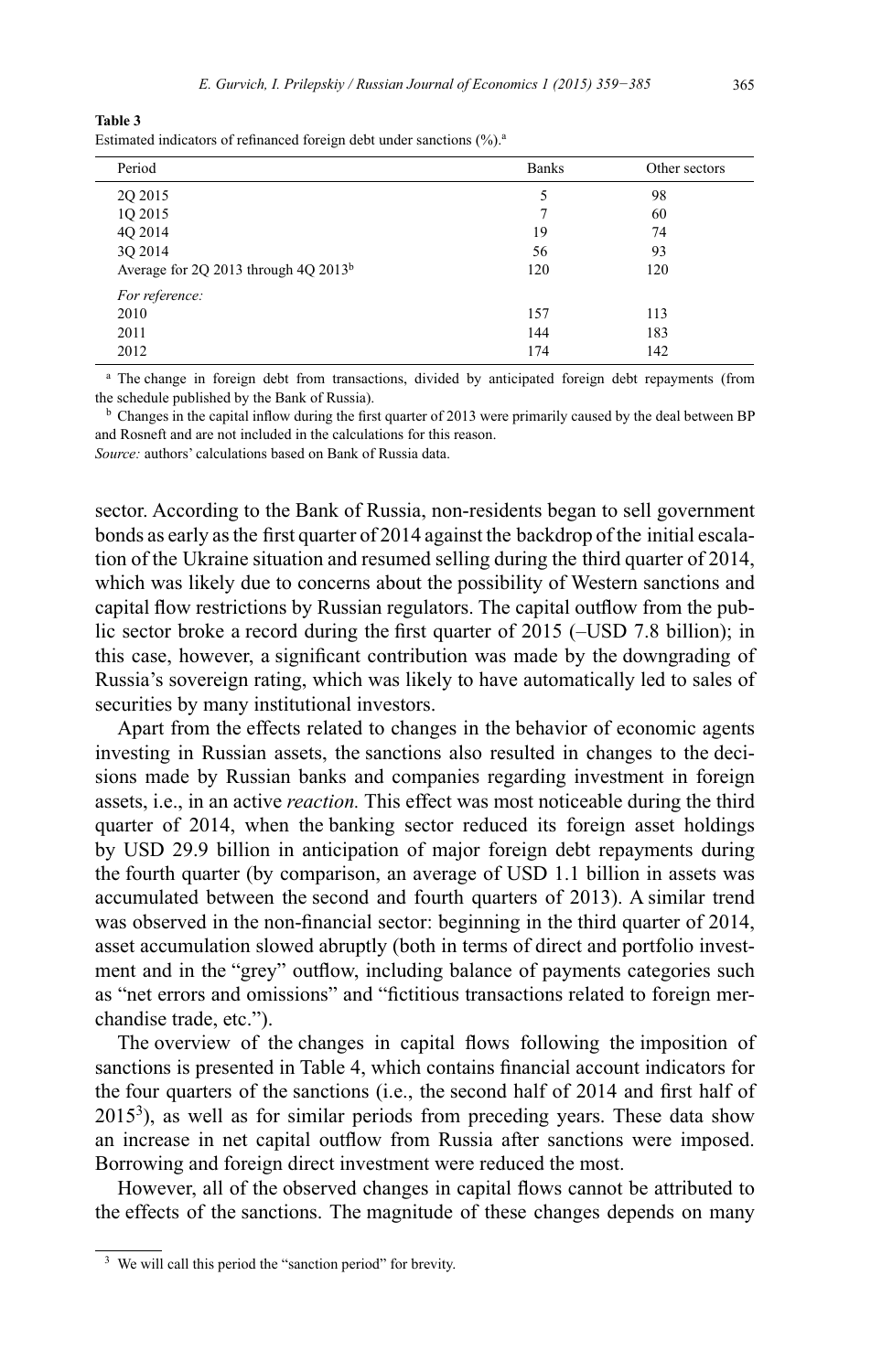| Sector                      | July 2010-<br>June 2011 | July $2011-$<br>June 2012 | July $2012-$<br>June 2013 | July $2013-$<br>June 2014 | July 2014-<br>June 2015 |
|-----------------------------|-------------------------|---------------------------|---------------------------|---------------------------|-------------------------|
| General government          | 3.5                     | 8.1                       | 13.8                      | 1.5                       | $-9.9$                  |
| Liabilities                 | 3.5                     | 8.1                       | 13.8                      | 1.5                       | $-9.9$                  |
| <b>Banks</b>                | 1.8                     | 5.0                       | $-13.7$                   | $-19.2$                   | $-8.5$                  |
| Debt liabilities            | 31.6                    | 24.3                      | 33.8                      | 0.1                       | $-37.3$                 |
| Assets                      | $-29.8$                 | $-19.3$                   | $-47.5$                   | $-19.3$                   | 28.8                    |
| Other sectors (without cash | $-14.9$                 | $-2.9$                    | $-23.2$                   | $-1.0$                    | $-55.8$                 |
| foreign currency)           |                         |                           |                           |                           |                         |
| Direct investment           | $-16.8$                 | $-19.2$                   | $-18.2$                   | $-12.6$                   | $-35.7$                 |
| Liabilities                 | 45.6                    | 38.3                      | 70.6                      | 39.3                      | 2.2                     |
| Assets                      | $-62.3$                 | $-57.5$                   | $-88.8$                   | $-51.9$                   | $-37.9$                 |
| Loans                       | 1.8                     | 16.3                      | 41.4                      | 11.5                      | $-20.2$                 |
| Liabilities                 | 1.8                     | 16.3                      | 41.4                      | 11.5                      | $-20.2$                 |
| Cash foreign currency       | 6.7                     | 0.2                       | 4.0                       | $-17.2$                   | $-10.9$                 |
| Total                       | $-3.0$                  | 10.5                      | 27.2                      | $-36.0$                   | $-85.1$                 |
| Liabilities                 | 82.5                    | 87.0                      | 159.6                     | 52.5                      | $-65.1$                 |
| Assets                      | $-85.5$                 | $-76.6$                   | $-132.4$                  | $-88.4$                   | $-20.0$                 |

#### Certain components of the balance of payments (USD billion).

Note: The signs are used in accordance with the Fifth Edition of the IMF's Balance of Payments and International Investment Position Manual (BPM5).

factors, such as export revenues (most importantly) as well as the exchange rate, interest rates, investment demand, etc. Next, we examine the basic factors that must be taken into account in evaluating the effects of the sanctions:

- The considerable impact on capital flows during the period since the third quarter of 2014 was caused not only by restrictions on foreign financing but also by falling oil prices and the associated revised forecasts of the prospects and investment attractiveness of the Russian economy;
- A significant portion of registered capital flows (approximately 40% according to some experts' estimates) is related to funds transferred from Russian companies to their foreign affiliates (often offshore) and vice versa. Obviously, such transfers should only notionally be considered capital inflows or outflows; and
- The reduction of capital outflows (primarily from the non-financial sector) can be explained not only by the reaction to the sanctions but also by the measures taken by the government and the Bank of Russia to "de-offshorize" the economy and to prevent "grey" capital outflow.

The analysis must also consider that capital flows are traditionally characterized by high quarterly volatility (e.g., since the 2008–2009 crisis—and even before the sanctions—the standard deviations for both gross inflows and outflows were approximately 50% of their mean values). This volatility cannot be explained by changes in the variables generally used in the models by leading expert organizations, such as the IMF (Nier et al., 2014), ECB (Fratzscher, 2011), or IIF (Koepke, 2013): first, the differential between interest rates in Russia and those in developed countries and, second, the VIX volatility index calculated by the Chicago Board Options Exchange.

Thus, to correctly evaluate the effects of the sanctions, we must distinguish between their effects and those of other factors. The general approach applied in this paper is as follows. For the main components of the financial account, we calculated "normal" values of capital inflow and outflow during the sanction

Table 4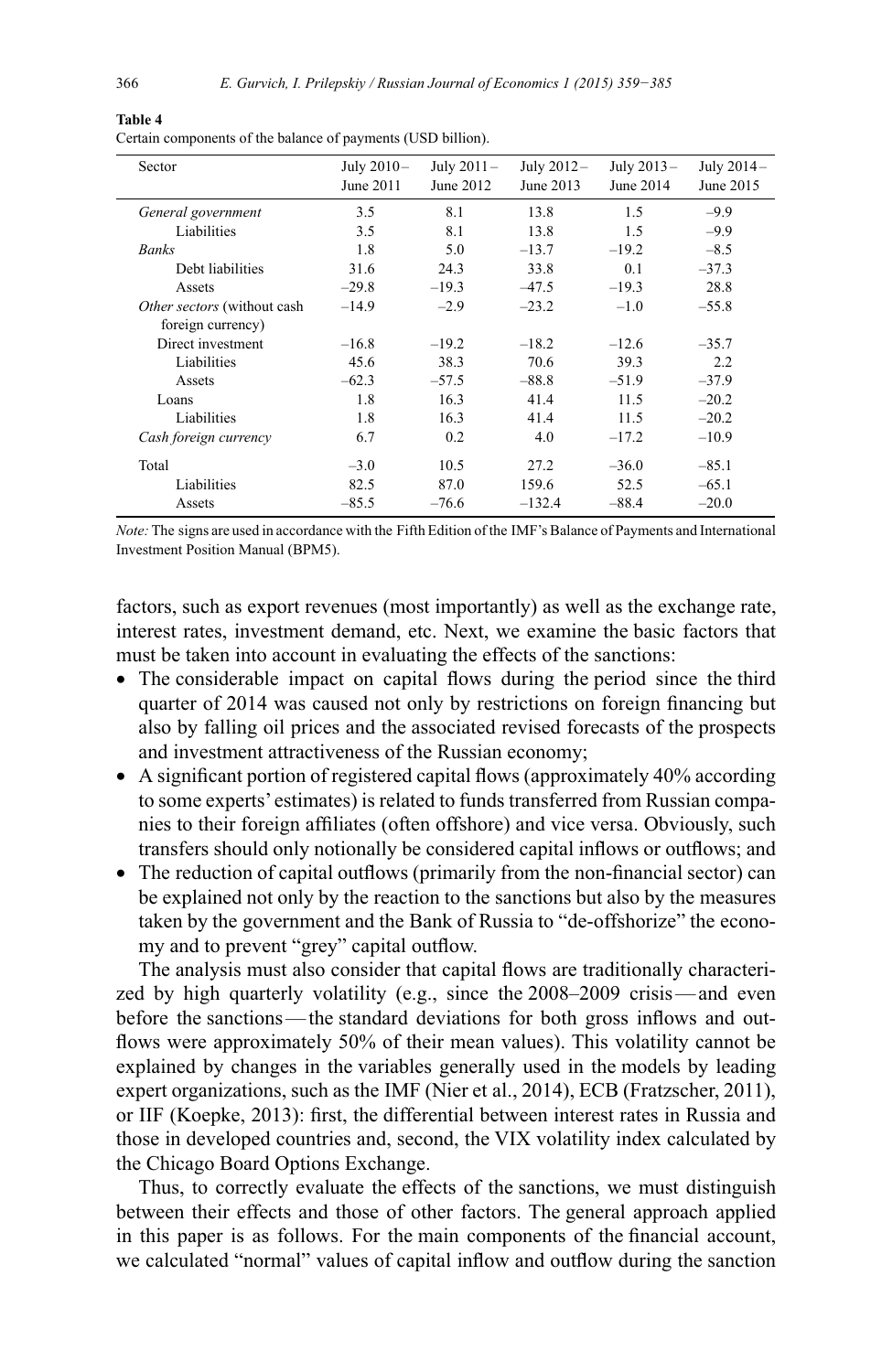period, which means that we calculated values that might have been observed without the sanctions but with the actual values of the rest of the exogenous indicators (such as oil prices and the foreign debt repayment schedule). We view the deviation from "normal" by the actual indicators of the financial account as the full impact of the financial sanctions.

Notably, we excluded the fourth quarter of 2014 from the sanction period in determining the estimated effects because the combination of sanctions, falling oil prices and the transition to a floating exchange rate led to panic in the FX market during that period (particularly in December). As a result, the exchange rate was not consistent with the fundamentals (i.e., a clear overshooting occurred), which was confirmed by the ensuing rebound in the exchange rate. This effect, in turn, had a positive feedback with the demand for foreign exchange cash, leading to excessive capital outflow—even when taking the sanctions into account. In other words, the situation at the end of 2014 was caused not only (and not to the greatest extent) by the combination of objectively measured economic factors and sanctions but also by the panic that defies any attempts at modeling.

In the end, for purposes of evaluating the effects for 2014 (more precisely, for the second half of 2014), we used data calculated for the third quarter of 2014, whereas the simulations for 2015 through 2017 were based on the calculated values of deviation for the components of the balance of payments from the "norm" in the third quarter of 2014 and the first and second quarters of 2015. In fact, those periods reflect different external conditions: the continued high oil prices (3Q 2014), the passing of the price "trough", the very high uncertainty regarding economic prospects (1Q 2015), a slight rebound in prices and reduced uncertainty (2Q 2015). The last period is likely to reflect development conditions for 2015 through 2017 most precisely, but the traditionally significant further revision of the balance of payments data by the Bank of Russia and the previously discussed "background" volatility of indicators do not allow the analysis to be solely based on the indicators for the second quarter of 2015. The tentative data for the third quarter of 2015 were used to verify the stability of changes in the balance of payments components that were observed during the preceding quarters.

Of course, the above approach does not eliminate all of the estimation issues. For example, the assumption regarding the influence of internal factors on capital flows still must be taken into account (see below). Accordingly, the evaluations obtained in this manner offer only a general view of the extent of the sanctions' effects.

The scenario analysis of the impact of sanctions on macroeconomic and fiscal indicators, which is to be performed in the second stage, must consider that the effects of the sanctions immediately lead to deviations from the "normal" trajectory of the macroeconomic indicators. For example, the inability to refinance foreign debt will lead at every stage (the unit of time is one quarter) to a reduction in its value compared with the hypothetical "normal" scenario. For this reason, we built two versions of the forecast. The first, the "baseline," provides a step-by-step description of the potential development trajectory without the sanctions and assuming continuously high oil prices (at USD 100 per barrel). In the second version, at every step, the foreign capital not received as a result of the sanctions is deducted. The macroeconomic indicators are then found for the next step, the capital not received is again calculated and deducted, etc. Comparing the indicators for the two versions provides an evaluation of the sanctions' effects.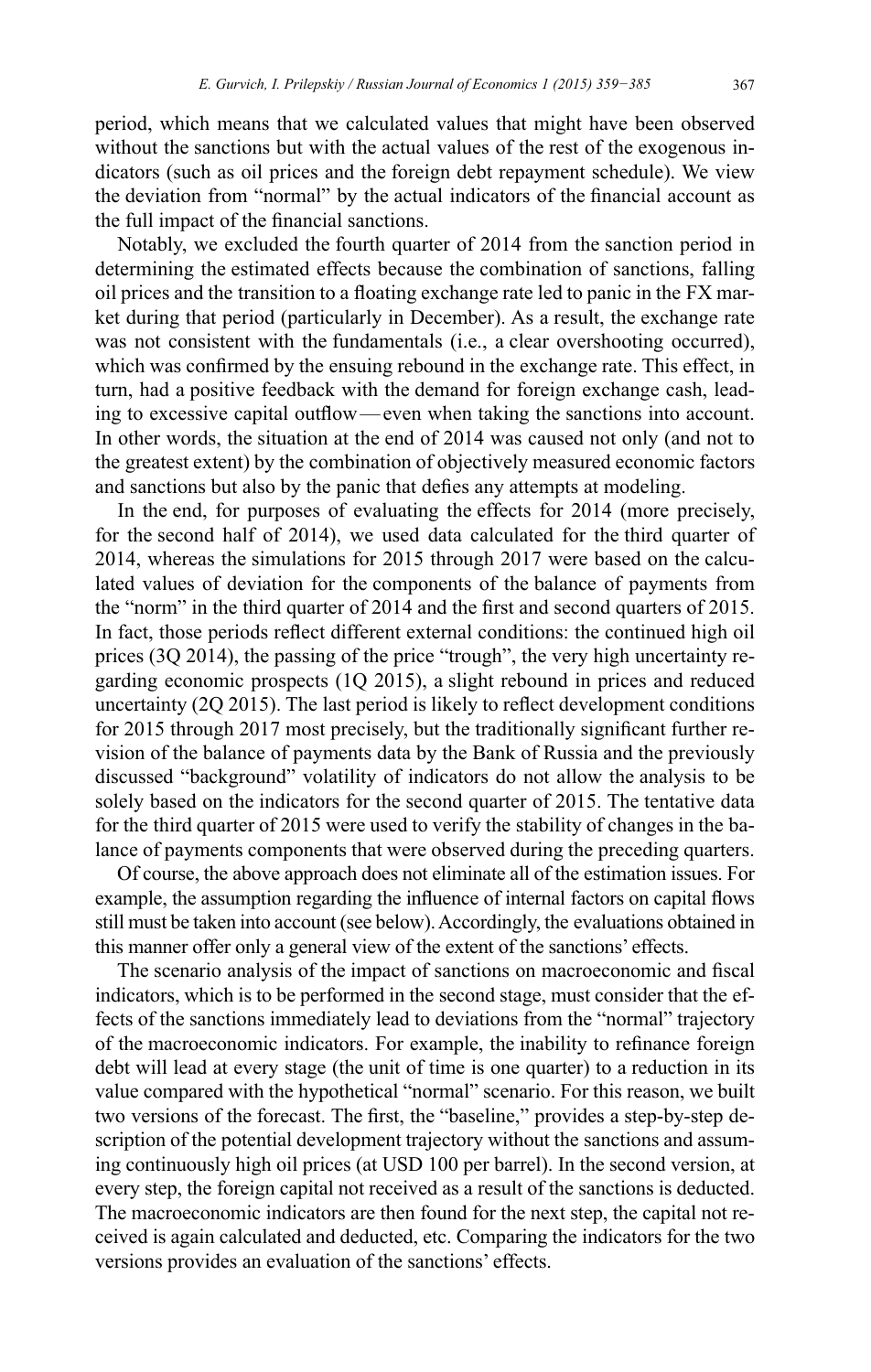We also consider two additional scenarios that are characterized by reduced oil prices (between USD 50 and USD 53 per barrel) and that correspond to the Ministry of Economic Development forecast dated October 26, 2015.<sup>4</sup> Considering these scenarios enables us to evaluate the effects of falling oil prices and the sanctions separately, with high and low oil prices. Thus, we can understand whether any synergy occurs when the two negative factors are combined, or if their effects are just added to one another.

#### 3. A quantitative evaluation of the sanctions' effects on capital flows

Next, we will evaluate the effects of sanctions on the financial account. As Fig. 1 shows, the imposition of the sanctions led to a qualitative change in capital flows: the gross inflow became persistently negative for the first time since the 2008–2009 crisis (reflecting the sanctions' direct and indirect effects), whereas gross outflows decreased sharply<sup>5</sup> (reflecting Russian investors' reaction).

We now consider each of the separate components of the balance of payments under the sanctions.

# 3.1. Changes in debt liabilities

To determine the impact of the sanctions on foreign debt liabilities, we used the indicators of foreign debt refinancing from Table 3, which show that it is gradually decreasing. We believe that this trend can be explained by the reduction in investment demand under conditions of decreasing (see Fig. 2) expected growth rates for the Russian economy (and for growth in domestic demand, ac-



Fig. 1. Private sector capital flows (USD billion).

Source: Bank of Russia. The first quarter of 2013 is excluded because of the effects from the BP-Rosneft deal.

 $4$  http://economy.gov.ru/minec/about/structure/depMacro/20151026.

<sup>&</sup>lt;sup>5</sup> Notably, in accordance with the BPM5, capital outflow is recorded with a minus, which is why a decrease in outflow looks like an increase in its value in the Fig. 1.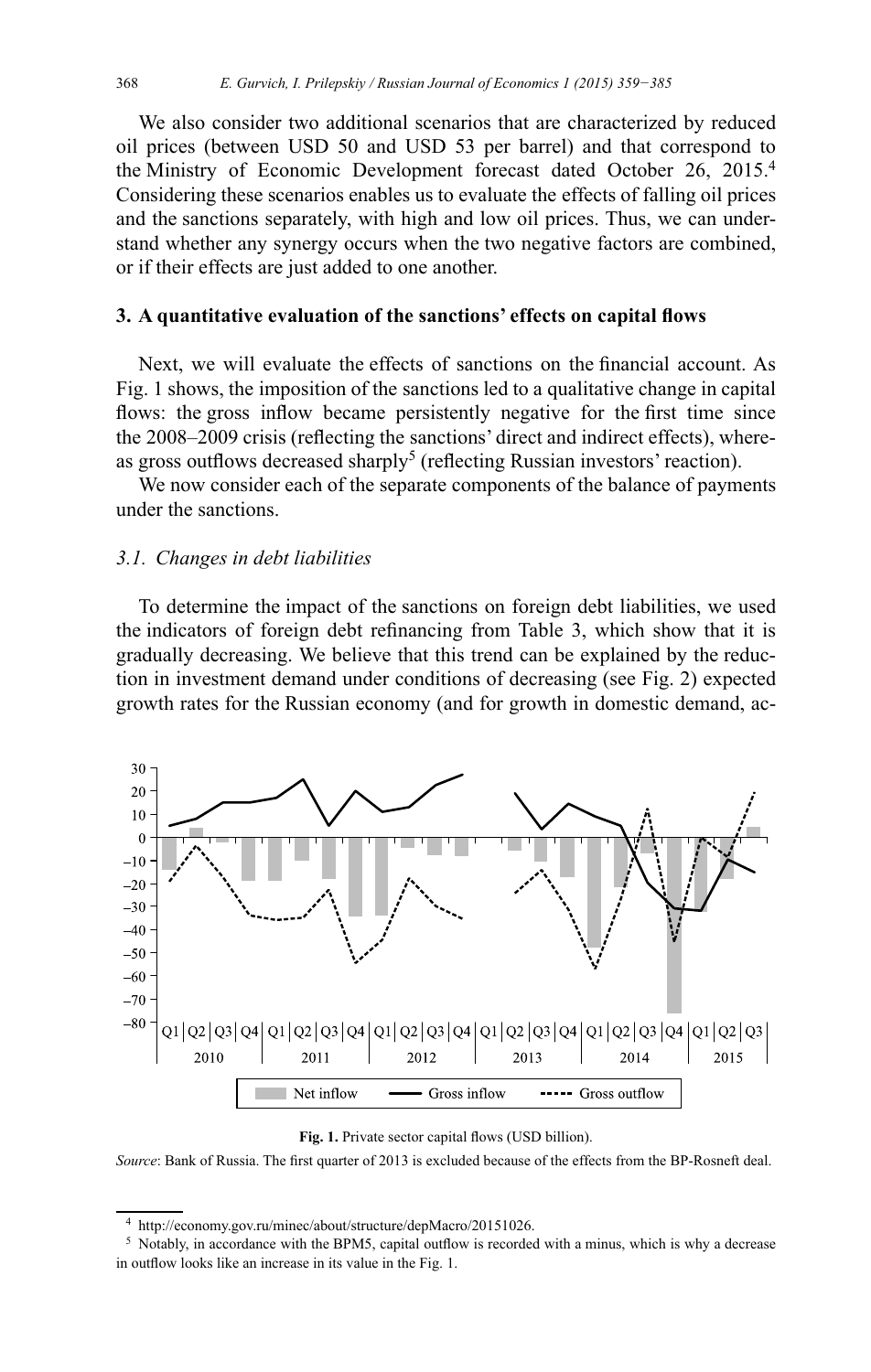



Source: IMF.

cordingly). However, these expectations had stabilized by 2013, so that the 2013 refinancing value was assumed to be "normal" (as discussed above, the first quarter was excluded from our calculations). During that period, refinancing was at 120% on average for both the financial and non-financial sectors, i.e., the previous debt was refinanced in full, and new debt was added that equaled 20% of the previous debt.

In accordance with the above approach, the share of refinancing of foreign debt under the sanctions was calculated as an average indicator for the sanction period, excluding the fourth quarter of 2014. The resulting refinancing shares are 23% for banks and 84% for the non-financial sector. Thus, the effect due to the sanctions has two components: first, Russian borrowers can only refinance their foreign debt partially rather than in full (as before) and, second, Russian borrowers cannot secure additional loans beyond their refinancing requirements. A preliminary evaluation of the third quarter of 2015 (based on the assumption that the share of debt liabilities in the overall reduction of foreign liabilities for the banking sector during the period was the same as in the second quarter) produces similar estimates of refinancing shares, i.e., 20% for banks and 84% for the non-financial sector, thereby confirming their adequacy.

To evaluate the effects of the sanctions in this area, we applied the calculated indicators of refinancing to the foreign debt repayment schedule that is published by the Bank of Russia. For the second half of 2014, we used data as of July 2014; for subsequent years, we used data as of January  $2015<sup>6</sup>$  As a result, the first component of the effect of sanctions (reduced foreign borrowing) is evaluated at approximately USD 60 billion in annual terms. The majority of this amount (USD 44.3 billion) consists of borrowings by banks, while the losses in the nonfinancial sector are only USD 15.6 billion, i.e., slightly more than one-fourth of the total. A comparison of the actual and hypothetical (without the sanctions) trends of foreign borrowing is presented in Fig. 3.

With regard to other components of the financial account, we used a somewhat different method of analysis. To obtain "normal" indicators of capital inflow and

 $6\,$  For 2017, we estimate debt repayments by applying the average maturity estimated on the data for 2015–2016.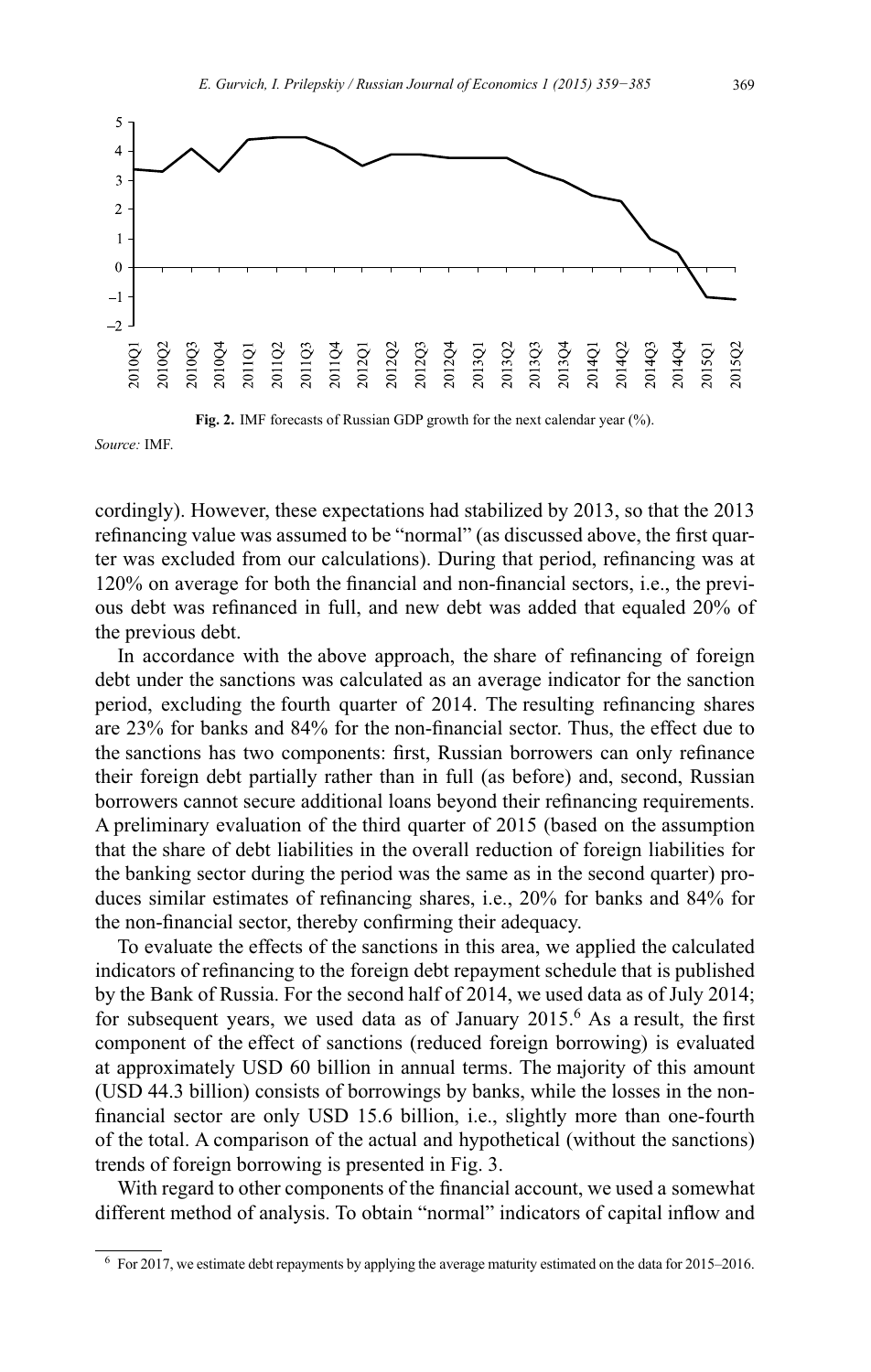

Fig. 3. Changes in the foreign debt of banks and the non-financial sector (USD billion).

Notes: As a result of transactions, not including debt to direct investors. 3Q 2015, tentative estimates. Source: Authors' calculations based on data from Bank of Russia.

outflow for each component of the balance of payments, we built equations using the quarterly data from after the 2008–2009 crisis to describe the changes in assets and liabilities in the non-financial sector (separately, in USD billion) based on oil prices, GDP, expected economic growth rates, etc. It should be noted that simulations over the short term reduce the precision of the estimates. However, in our opinion, this approach is justified because of the qualitative change in monetary policy by the Bank of Russia, which pursued a gradual transition to inflation targeting and a floating exchange rate. This policy shift, in particular, discouraged the inflow of short-term capital during the post-crisis period due to lower predictability of the ruble's exchange rate.

#### 3.2. Direct investment inflow

For this component, we obtained the following equation (hereinafter, the *t*-statistic values are given in parentheses under the coefficients):

$$
fdi_in = 7,17 + 0,289 gdp_g(-1) + 0,705 gdp_g f + 25,8 d_2 013 q1
$$
  
(1)  
(3,15) (2,18) (1,94) (1,94) (36,4) (1)

The direct investment inflow *fdi in* was determined based on the economic development prospects that we characterized using IMF growth forecasts for the current year  $(gdp \text{ gf})$  that are published on a quarterly basis (January, April, July, October) and lagged GDP growth rates,  $gdp_g(-1)$ , or the year preceding the current quarter. The dummy variable  $d$  2013q1 was added to take into account the colossal BP-Rosneft transaction mentioned above.

The modeling results are presented in Fig. 4. The actual inflow was below "normal" by USD 8.8 billion in the third quarter of 2014 and by an average of USD 4.5 billion in the third quarter of 2014 and in the first and second quarters of 2015 (this estimate is used in the medium-term simulation below). The tenta-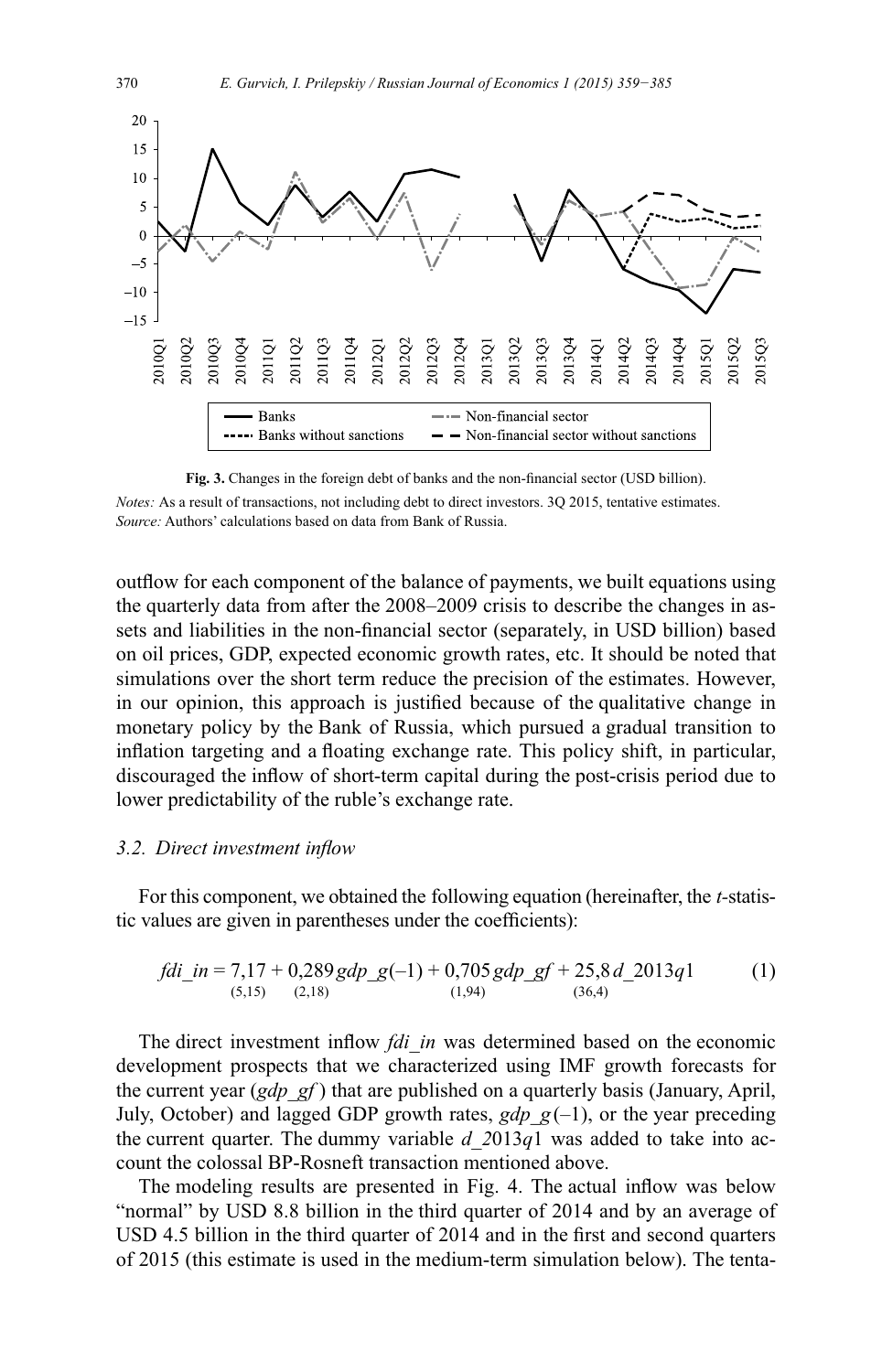

Source: Authors' calculations based on data from Bank of Russia.

tive evaluation for the third quarter of 2015 produces a slightly lower value of USD 2.5 billion.

# 3.3. Portfolio investment inflow (participation in capital; debt instruments are accounted for by the refinancing share)

This component of capital inflow is substantially affected by the lagged GDP growth rates (quarterly, seasonally adjusted) gdpsa  $g(-1)$ . Additionally, following the 2008–2009 crisis, a general downward trend in the accumulated portfolio investment and a noticeable seasonality emerged (the inflow is higher in the first quarter, which is taken into account using the dummy variable  $d \, q1$ ). The equation for the expected capital inflow uses the following form:

$$
p_{in} = -3,55 + 1,16 \text{gdps}a_{g}(-1) + 2,36 d_{g}1
$$
\n
$$
= -3,55 + 1,16 \text{gdps}a_{g}(-1) + 2,36 d_{g}1
$$
\n
$$
= (2)
$$

The resulting forecast (see Fig. 5) shows that the actual inflow of portfolio investment was USD 1.7 billion lower than predicted in the third quarter of





Source: Authors' calculations based on data from Bank of Russia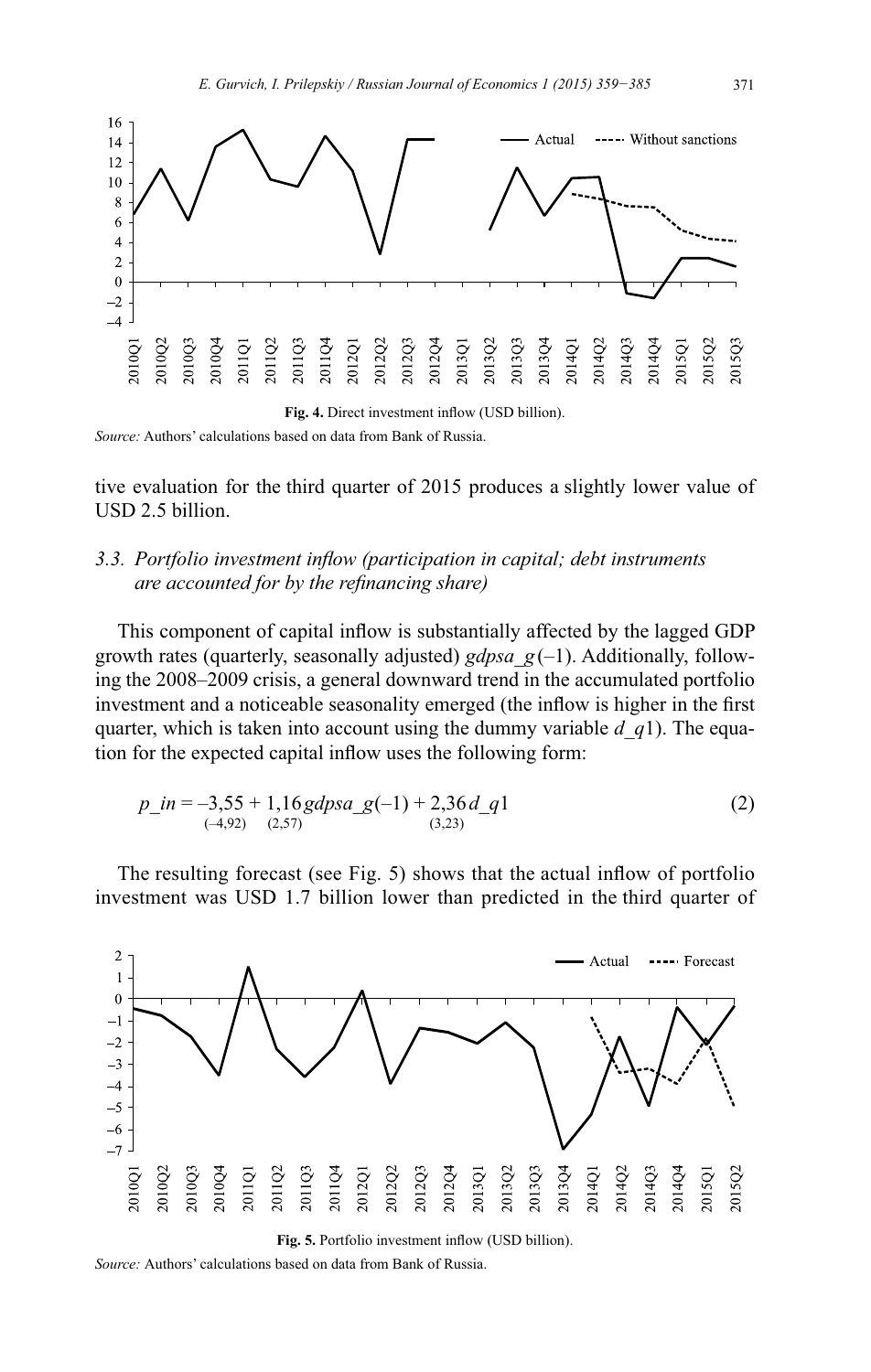2014, USD 0.3 billion lower than predicted during the first quarter of 2015 and USD 4.7 billion higher than in the second quarter of 2015 (the last quarter for which report data are available). The average estimate is low in terms of absolute value; in fact, we consider this component of the overall effect of the sanctions to be insignificantly different from zero and exclude it from further calculations

# 3.4. Changes in the foreign liabilities of the public sector

This indicator is relatively stable when measured as a percentage of GDP. From 2010 through 2013, the capital inflow to the government bond market averaged 0.46% of GDP per quarter:

$$
public_in/gdp_doll = 0,00457
$$
\n
$$
\tag{3}
$$

In the third quarter of 2014, this amount was USD 6.2 billion lower than predicted. In the first quarter of 2015, the deviation was even greater (USD 8.9 billion; see Fig. 6), which appears to have been caused by the downgrading of Russia's sovereign rating by Standard and Poor's. Although the revision of the rating was also caused by the sanctions against Russia, the main factor is most likely the drop in oil prices (which is partially confirmed by the calculations below, whose results demonstrate the weak negative impact of the sanctions on fiscal revenues in the medium term). Accordingly, we take into account the impact of the sanctions on capital inflow to the public sector in 2014 but not for 2015 through 2017.

#### 3.5. Direct investment outflow

This component of the balance of payments is determined mainly by GDP in U.S. dollar terms:

 $(4)$ 





Source: Authors' calculations based on data from Bank of Russia.

 $fdi_out/gdp_doll = 0,0275 + 0,109d_2013q1$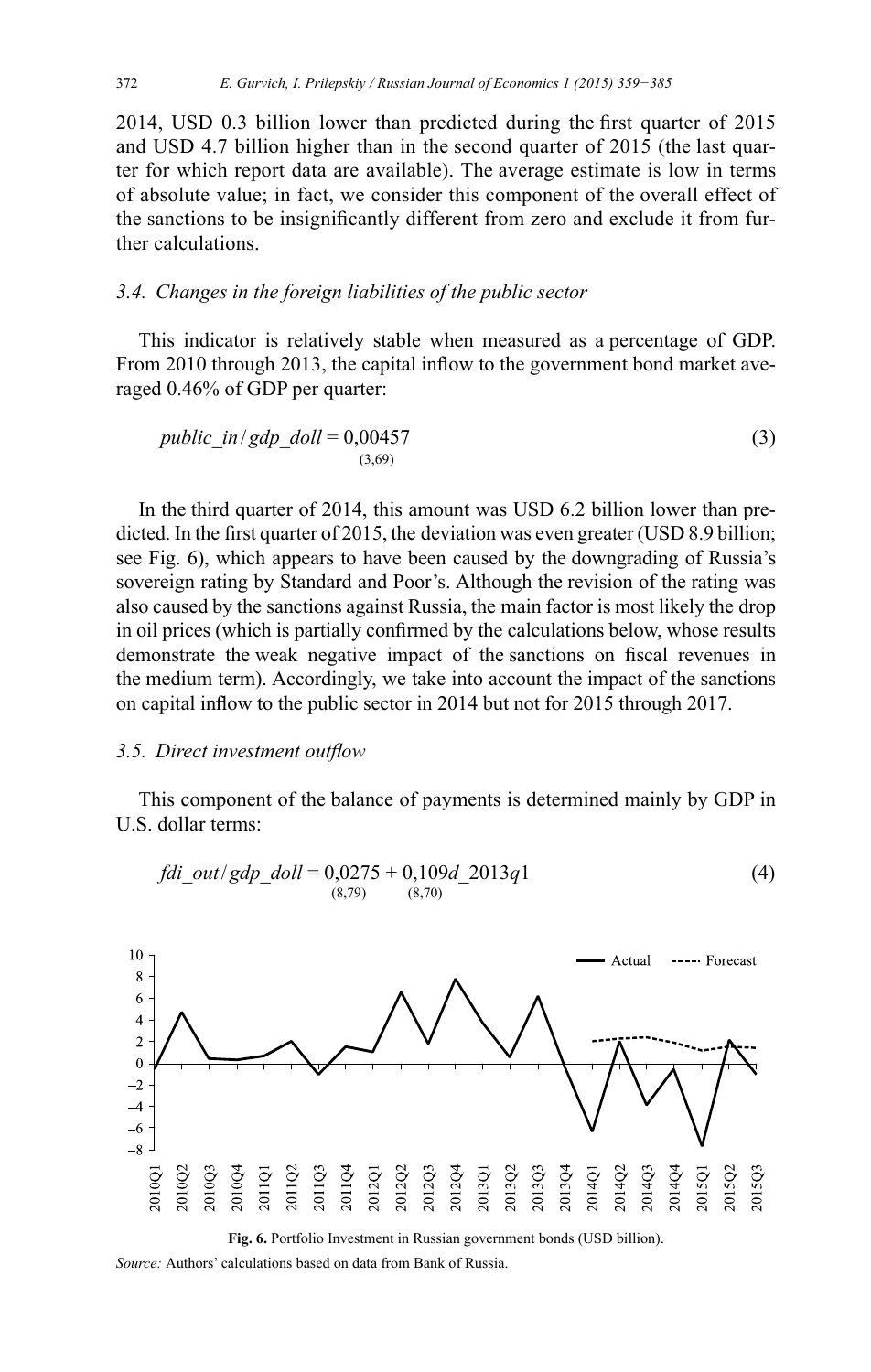

Source: Authors' calculations based on data from Bank of Russia.

The outflow was USD 2.6 billion lower than predicted in the third quarter of 2014 (see Fig. 7) and was, on average, USD 3.0 billion lower throughout the sanction period (excluding the fourth quarter of 2014). The tentative estimate for the third quarter of 2015 is USD 4.0 billion.

#### 3.6. Portfolio investment outflow

Oil prices (the *urals* variable) significantly affect the outflow of portfolio investment, probably through the channel of foreign investment by oil and gas companies:

$$
p\_out = -2,08 + 0,026 \text{ urals}
$$
\n
$$
(-1,94) \quad (2,22)
$$
\n(5)

The outflow was USD 0.5 billion lower than predicted in the third quarter of 2014; and is consistent with the forecast on average for the third quarter of 2014 and the first and second quarters of 2015 (see Fig. 8; according to the tentative estimate, the outflow is USD 0.8 billion higher in the third quarter of 2015). Accordingly, additional deviations in this component are not included in the forecast.





Source: Authors' calculations based on data from Bank of Russia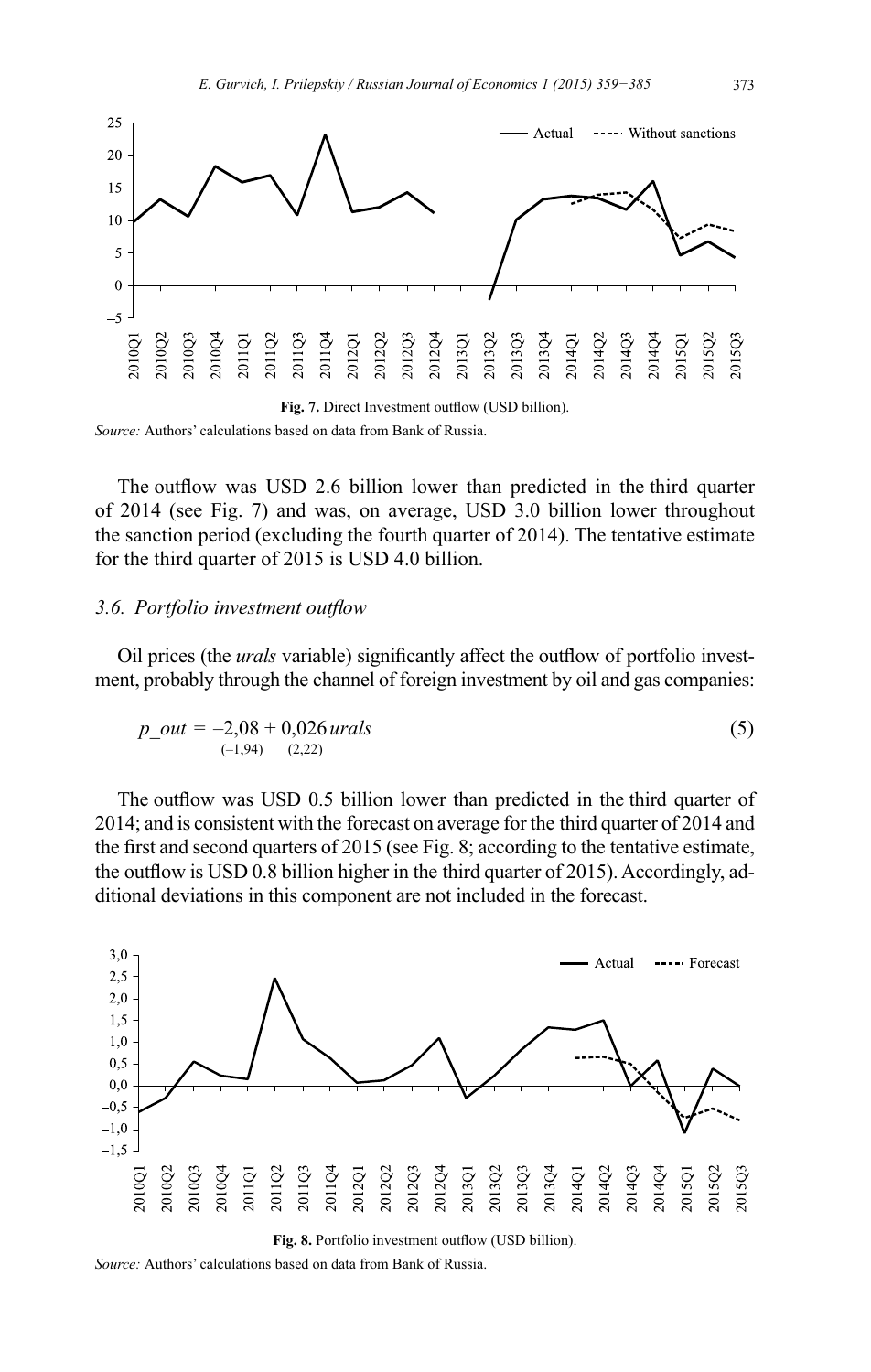## *3.7. Changes in assets in the form of cash foreign currency*

The following equation describes demand for foreign exchange *cash* changes, depending on the nominal exchange rate of the U.S. dollar (the *er* variable).

$$
cash = -0.141 + 0.598 \, cash(-1) + 32.1(er/er(-1) - 1)
$$
\n(6)  
\n(0.207) (3.13) (1.82)

When estimating the effects of the sanctions in this case, it should be noted that households began to buy foreign currency cash as early as in the first half of 2014, due to the escalation of tensions in Ukraine and the pressure on the ruble from the termination of quantitative easing by the U.S. Federal Reserve. As a result, the increase in the respective assets was considerably higher than predicted (see Fig. 9), and the sanctions imposed in the third quarter did not lead to additional acceleration. On average, for three quarters of 2014, accumulated foreign exchange cash was USD 4 billion higher than predicted. The valuations for the first and second quarters of 2015 are not sufficiently representative in this case because they largely reflect the rebound after the foreign currency purchases caused by the panic during the fourth quarter of 2014 (the rebound continued into the third quarter of 2015). Due to the insufficiency of data used to simulate the period from 2015 through 2017, we do not include the effects of the sanctions in the form of increased foreign currency purchases for this period.

## *28 Other assets*

In our opinion, the trends for the other assets of the private sector (which include the "grey" outflow) reflect mostly the reaction by Russian banks and companies to the sanctions. Thus, with respect to the banking sector, these assets decreased by USD 40 billion beginning in the third quarter of 2014, which is close to the amount of the payments under the un-refinanced debt during the period (USD 44 billion). However, the quarterly dynamics were quite volatile. These assets decreased during the third quarter of 2014 for the most part, which was possibly associated with initial concerns about introducing more severe sanctions,



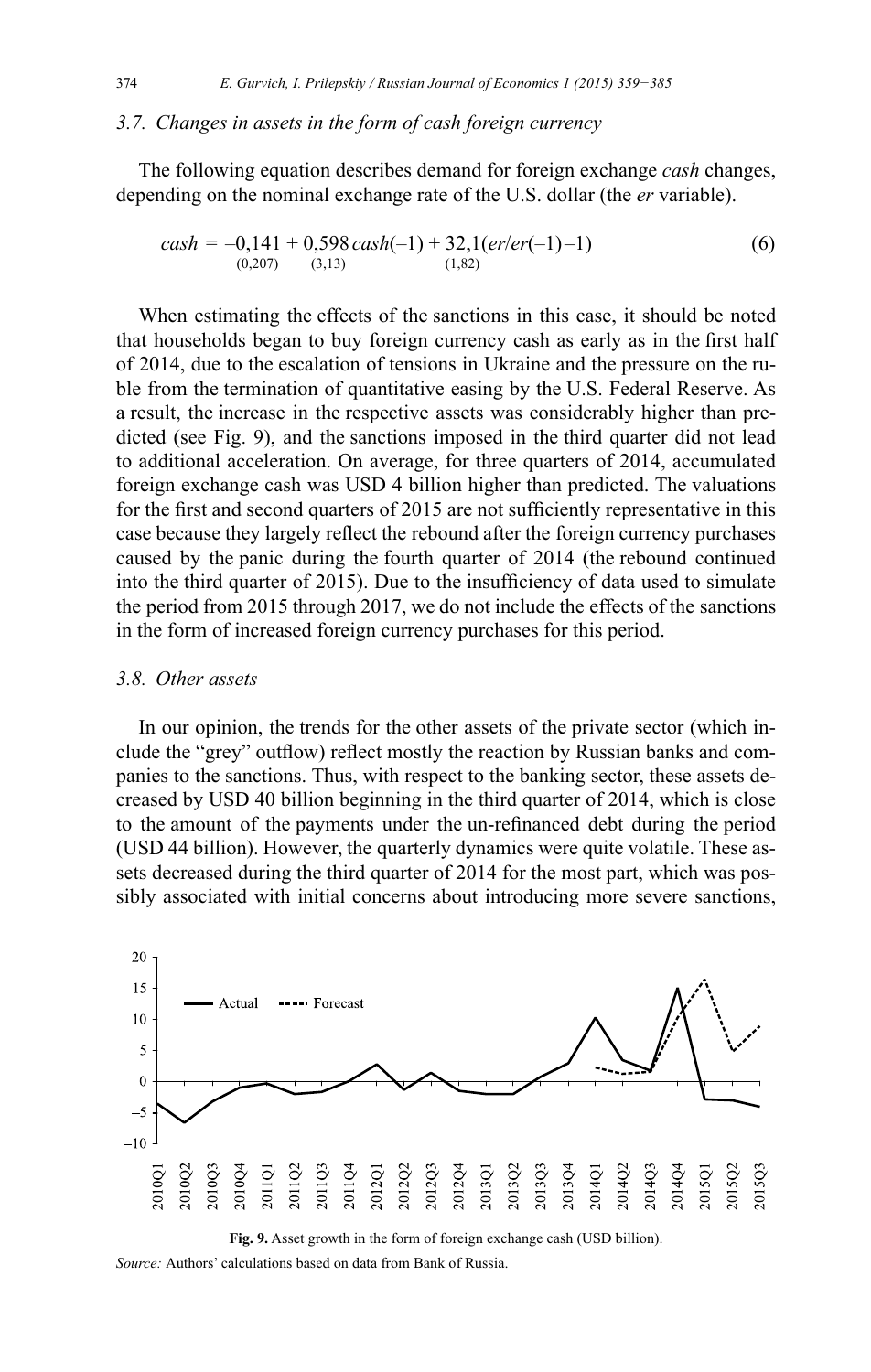up to and including freezing Russian assets. Subsequently, in the medium-term simulation, we ignored this volatility and simply assumed that the foreign assets of the banking system decrease by the value of the un-refinanced debt (the banks offset losses from insufficient refinancing by means of lower accumulation of other assets).

In the non-financial sector, there was also a tendency toward lower accumulation of other assets (see Fig. 10). However, this trend began even before the sanctions: whereas throughout the period from 2010 through 2013, the outflow of Russian capital through this channel averaged 9.6% of goods and services exports, it has remained consistently below this mark since the fourth quarter of 2013 (and reached a "trough" level of 0.4% of exports in the second quarter of 2014, before the introduction of sectoral sanctions). As noted above, this trend was probably associated with the Bank of Russia's struggle against "grey" capital outflow schemes; however, because it is now difficult to distinguish between this trend and the secondary effects of the sanctions, we assumed that the accumulation of other assets in our estimates decreases regardless of the sanctions. Thus, we consider the secondary effects for the non-financial sector to be zero, which might result in slightly overestimating the overall impact of the sanctions.

# 3.9. Overall effect for 2014 and the sanction year

In Table 5 and Table 6, we sum up the estimated effects of the sanctions on the financial account components for 2014 and the sanction year. The estimates for direct investment and public sector liabilities were simply multiplied by four to put them into annual terms. We derived estimates for debt liabilities for 2014 based on the refinancing level in the third quarter and the debt repayment schedule for the second half of 2014, subsequently doubling them; for the second half of the sanction year, we used actual refinancing shares. The decrease in bank asset accumulation was calculated as the funds required to repay the un-refinanced





Note: We assume that, in the absence of sanctions, asset accumulation by the banking sector would correspond to the average level during the period between the second and fourth quarters of 2013 (USD 1.1 billion). Source: Authors' calculations based on data from Bank of Russia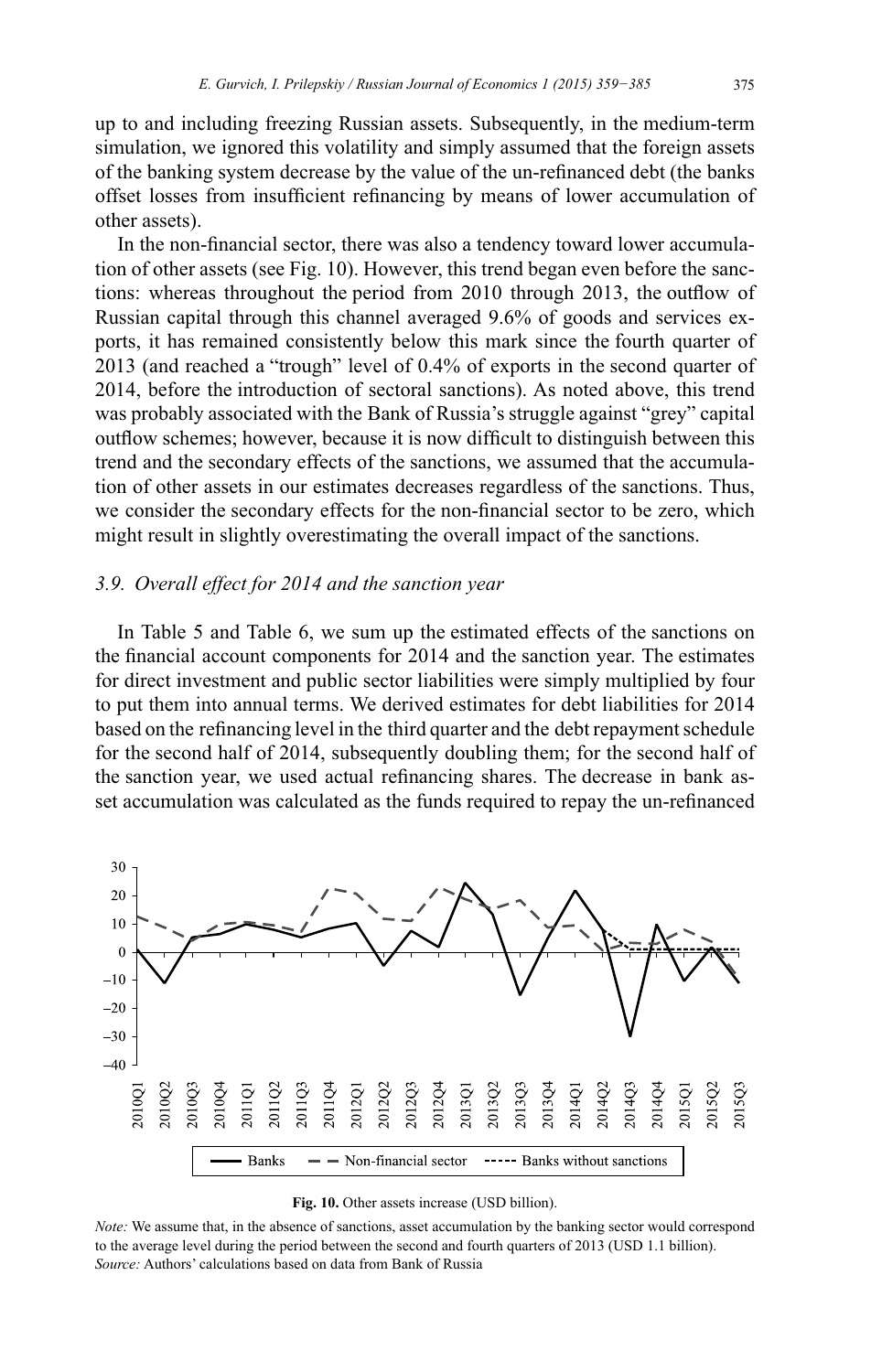| í | $\prime$ | n |  |  |  |
|---|----------|---|--|--|--|
|   |          |   |  |  |  |

| <b>Table 5</b>                                              |  |
|-------------------------------------------------------------|--|
| Actual and calculated capital flows for 2014 (USD billion). |  |
|                                                             |  |

| Sector                      | 30 2014 | Calculated value<br>for 3Q 2014 | <b>Estimated effect</b><br>of the sanctions<br>(in annual terms) |
|-----------------------------|---------|---------------------------------|------------------------------------------------------------------|
| Federal government          | $-3.9$  | 2.3                             | $-24.8$                                                          |
| Liabilities                 | $-3.9$  | 2.3                             | $-24.8$                                                          |
| Assets                      |         |                                 |                                                                  |
| <b>Banks</b>                | 21.7    | 2.6                             | $-12.2$                                                          |
| Liabilities                 | $-8.2$  | 3.7                             | $-38.9$                                                          |
| Assets                      | 29.9    | $-1.1$                          | 26.7                                                             |
| Other sectors (without cash | $-15.3$ | 0.9                             | $-63.0$                                                          |
| foreign currency)           |         |                                 |                                                                  |
| Direct investment           | $-12.6$ | $-6.6$                          | $-24.0$                                                          |
| Liabilities                 | $-1.1$  | 7.7                             | $-35.2$                                                          |
| Assets                      | $-11.7$ | $-14.3$                         | 10.4                                                             |
| Loans                       | $-2.7$  | 7.5                             | $-39.1$                                                          |
| Liabilities                 | $-2.7$  | 7.5                             | $-39.1$                                                          |
| Cash foreign currency       | $-1.8$  | $-1.7$                          | $-16.0$                                                          |
| Total                       | 0.7     | 4.1                             | $-116.8$                                                         |
| Liabilities                 | $-15.9$ | 21.2                            | $-138.0$                                                         |
| Assets                      | 16.6    | $-17.1$                         | 21.1                                                             |

*Source:* Authors' calculations based on data from Bank of Russia.

#### **Table 6**

Actual and calculated capital flows for the sanction year (USD billion).

| Sector                      | Average for<br>3Q 2014,<br>1O 2015 and<br>2Q 2015 | Average<br>calculated values<br>for the above<br>quarters | <b>Estimated effects</b><br>of the sanctions<br>during<br>the sanction year |
|-----------------------------|---------------------------------------------------|-----------------------------------------------------------|-----------------------------------------------------------------------------|
| Federal government          | $-3.1$                                            | 1.7                                                       | $-12.4$                                                                     |
| Liabilities                 | $-3.1$                                            | 1.7                                                       | $-12.4$                                                                     |
| Assets                      |                                                   |                                                           |                                                                             |
| <b>Banks</b>                | 3.6                                               | 1.5                                                       | $-10.0$                                                                     |
| Liabilities                 | $-9.2$                                            | 2.6                                                       | $-47.2$                                                                     |
| Assets                      | 12.8                                              | $-1.1$                                                    | 37.2                                                                        |
| Other sectors (without cash | $-10.3$                                           | 0.1                                                       | $-41.2$                                                                     |
| foreign currency)           |                                                   |                                                           |                                                                             |
| Direct investment           | $-6.5$                                            | $-4.9$                                                    | $-6.0$                                                                      |
| Liabilities                 | 1.2                                               | 5.8                                                       | $-18.0$                                                                     |
| Assets                      | $-7.7$                                            | $-10.7$                                                   | 12.0                                                                        |
| Loans                       | $-3.8$                                            | 5.0                                                       | $-35.2$                                                                     |
| Liabilities                 | $-3.8$                                            | 5.0                                                       | $-35.2$                                                                     |
| Cash foreign currency       | 1.4                                               | $-7.6$                                                    | $-8.0$                                                                      |
| Total                       | $-8.4$                                            | $-4.3$                                                    | $-71.6$                                                                     |
| Liabilities                 | $-14.9$                                           | 5.1                                                       | $-112.8$                                                                    |
| Assets                      | 6.5                                               | $-19.4$                                                   | 41.2                                                                        |

*Source:* Authors' calculations based on data from Bank of Russia.

debt. In terms of foreign exchange cash, we also considered the effects of the uncertainty during the first half of 2014.

The analysis of these valuations demonstrates that the volume of transactions was dramatically reduced for all items connected with gross capital inflow. The total calculated (annual) decrease in gross foreign capital inflow was USD 138 billion in 2014,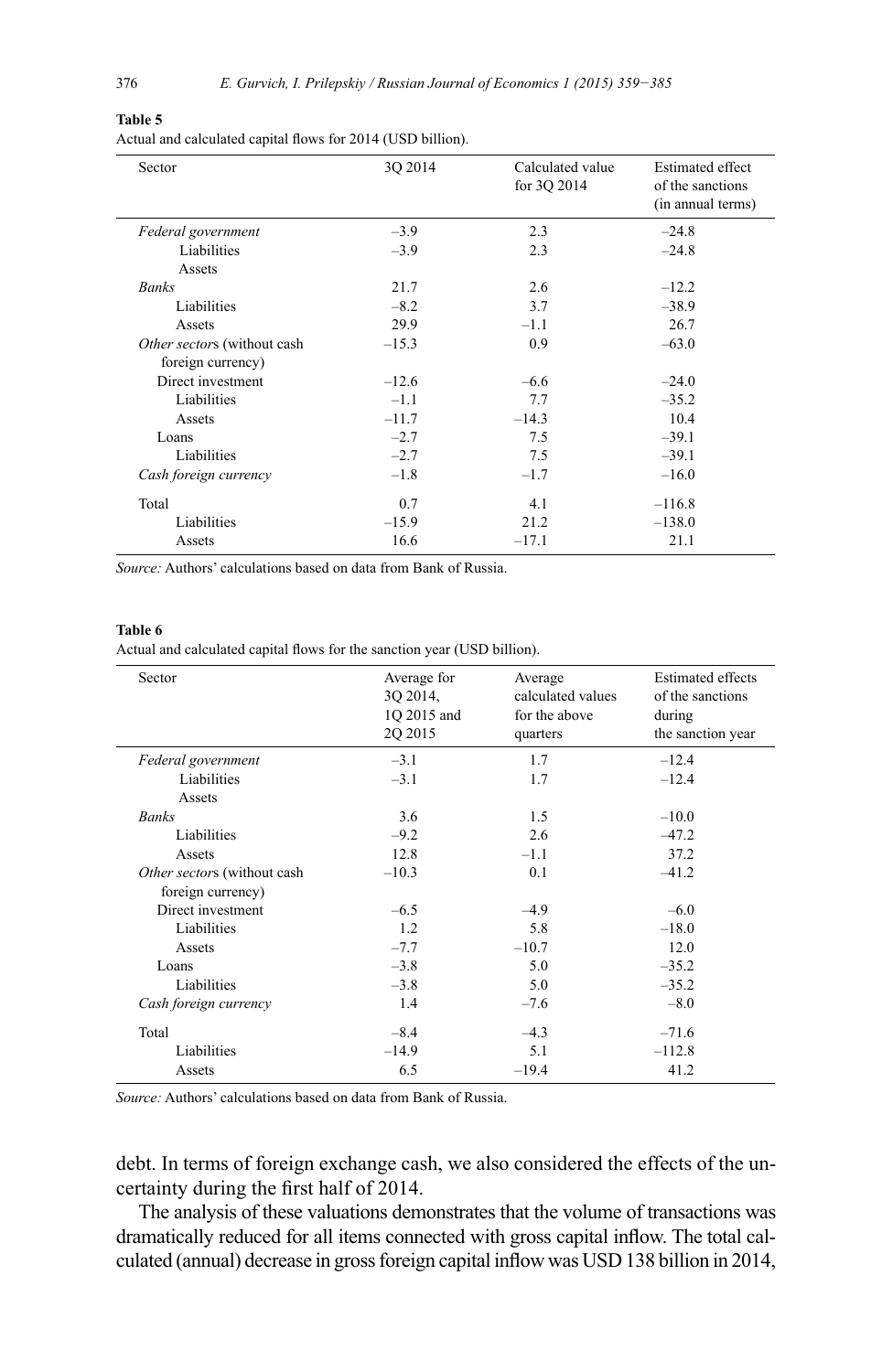which was equal to 7.3% of the GDP. Approximately 28% of this drop is attributed to the banking sector, 18% to the reduction in public sector liabilities and 54% to the non-financial sector. Thus, the actual reduction in foreign capital inflow has far exceeded the direct effects of the lending restrictions on public banks and companies.

The reductions in foreign capital inflow were partly offset (i.e., by  $16\%$ ) by a decrease in the outflow of capital, mainly from the banking sector. We estimated the net effect of the sanctions for 2014 as a whole (after taking into account the actions of businesses) as an accelerated capital outflow of USD 116 billion in annual terms  $(6.2\% \text{ of the GDP})$ .

The estimates are slightly lower for the sanction year, as Table 6 shows. However, this result is largely explained by methodological factors: as noted above, the downgrading of Russia's credit rating during the first quarter of 2015, and the overshooting of the exchange rate during the fourth quarter of 2014 make it difficult to estimate the effects of the sanctions on "public sector liabilities" and "cash foreign currency" during the first half of 2015. The estimates provided for them in Table 4 only correspond to the second half of 2014, which is why the data in Table 4 can be understood on the whole as the minimum estimate for the impact of the sanctions. Thus, the decrease in the foreign capital inflow was USD 112.8 billion during the sanction year, which equals 5.4% of 2013 GDP. Approximately 42% of this reduction is attributable to the banking sector, 11% to the drop in public sector liabilities and 47% to the non-financial sector. The offset through decreased capital outflow grew over time and reached 37% on average during the sanction year. The net effect of the sanctions (including reactions by Russian investors) is estimated as an accelerated net capital outflow of USD 72 billion (3.4% of 2013 GDP).

# 4. Evaluation of the sanctions' effects in the medium-term

The above models of the financial account components depend on exogenous (oil prices) and internal (GDP dynamics) factors that, in turn, depend on oil prices and sanctions. Therefore, estimates of the medium-term impact of the sanctions cannot be obtained independently: instead, step-by-step scenario calculations are required (the macroeconomic indicators obtained at each step are used to determine the inflow and outflow of foreign capital).

## 4.1. Scenario assumptions

We considered several combinations of oil price dynamics and the effects of sanctions from 2015 through 2017 (see Table 7). For 2014, annual average oil prices equal actual prices (USD 97.6 per barrel) in all scenarios.

| Scenario<br>No. | Scenario<br>code | Scenario description       | Oil prices for 2015–2017,<br>USD per barrel | <b>Sanctions</b> |
|-----------------|------------------|----------------------------|---------------------------------------------|------------------|
|                 |                  | Baseline without sanctions | $100 - 100 - 100$                           | No               |
|                 | BS               | Baseline with sanctions    | $100 - 100 - 100$                           | Yes              |
|                 |                  | Shock without sanctions    | $53 - 50 - 52$                              | No               |
|                 | SS               | Shock with sanctions       | $53 - 50 - 52$                              | Yes              |

Table 7 Basic parameters of forecast scenarios.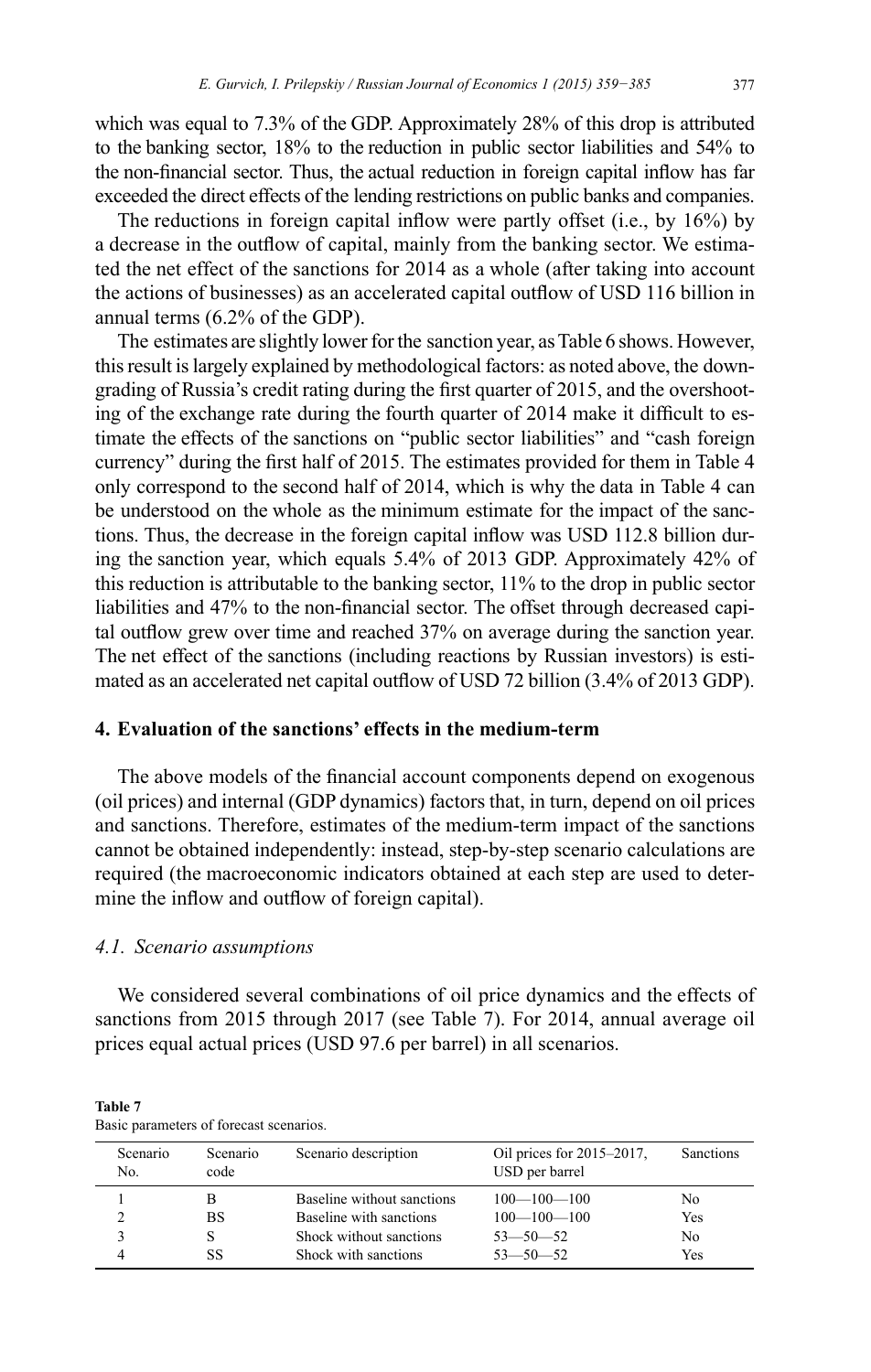The baseline scenario corresponds to the hypothetical version in which oil prices remain stable and no sanctions are imposed. The second scenario is a combination of stable oil prices and financial sanctions. The third and fourth scenarios are similar to the first two but with low oil prices (corresponding, as noted, to the mediumterm forecast for social and economic development of October 2015). A comparison of the B and BS scenarios shows the effect of the sanctions with high oil prices, and the S and SS versions show their consequences with low oil prices. Similarly, a comparison of the indicators in the S and B (SS and BS) scenarios yields estimates for the effect of falling oil prices without and with the sanctions.

Below, we list the other assumptions used in formulating the scenarios.

- All financial sanctions are effective throughout the forecast period. We cannot rule out the possibility that they (particularly those imposed by the EU) will be lifted sooner. However, it is important to understand how long their effect will extend if they remain.
- For the non-financial sector, in all scenarios, we assumed de-offshoring (whether resulting from the sanctions or from anti-offshore government policies): accumulation of other assets is not 9.6% of export revenues (as it was in 2010 through 2013), but only 4.5% (which corresponds to the average value for the third quarter of 2014 and the first and second quarters of 2015).
- In terms of fiscal policy, we assumed that the expenditures in the B and BS scenarios are consistent with the initial version of the budget for 2015 through 2017, as adopted in December 2014;<sup>7</sup> for the S and SS scenarios, the  $2015$ expenditures are taken from the modified version adopted in April  $2015$ ;<sup>8</sup> and, finally, for 2016 and 2017, they are taken from the budget bill for 2016 through 2018.<sup>9</sup> The same assumptions concern the changes in the volumes of the Reserve Fund.
- Although the Guidelines for the Single State Monetary Policy in 2015 and for  $2016$  and  $2017^{10}$  indicate that the Bank of Russia should engage in foreign exchange interventions in response to increases or expenditures of the Reserve Fund, such actions have not yet been observed in practice. Moreover, during the second quarter of 2015, the Bank of Russia purchased foreign currencies against a backdrop of Reserve Fund spending. Our calculations use an intermediate scenario between the Guidelines and practice: The Bank of Russia is not making foreign exchange interventions in response to transactions involving Russia's sovereign wealth funds.
- A number of experts expressed the opinion that the sanctions imposed on Russia encouraged a "preventive" reduction in the foreign debt, while other countries only faced a sharp deterioration in foreign borrowing conditions in 2015, against the backdrop of an expected increase in the U.S. Federal Funds rate (in terms of the scenarios considered, this would have meant an "addition" to the net capital outflow from 2015 through 2017 in both the B and S scenarios). As noted above, we could not find a significant correlation between the U.S. monetary policy rate and the inflow of capital into Russia. Thus, this

 $7$  http://www.kremlin.ru/acts/bank/39268.

 $8$  http://www.minfin.ru/ru/document/?id 4=60503.

<sup>&</sup>lt;sup>9</sup> http://asozd2.duma.gov.ru/main.nsf/%28SpravkaNew%29?OpenAgent&RN=911755-6&02.

 $^{10}$  http://cbr.ru/publ/ondkp/on 2015(2016-2017).pdf.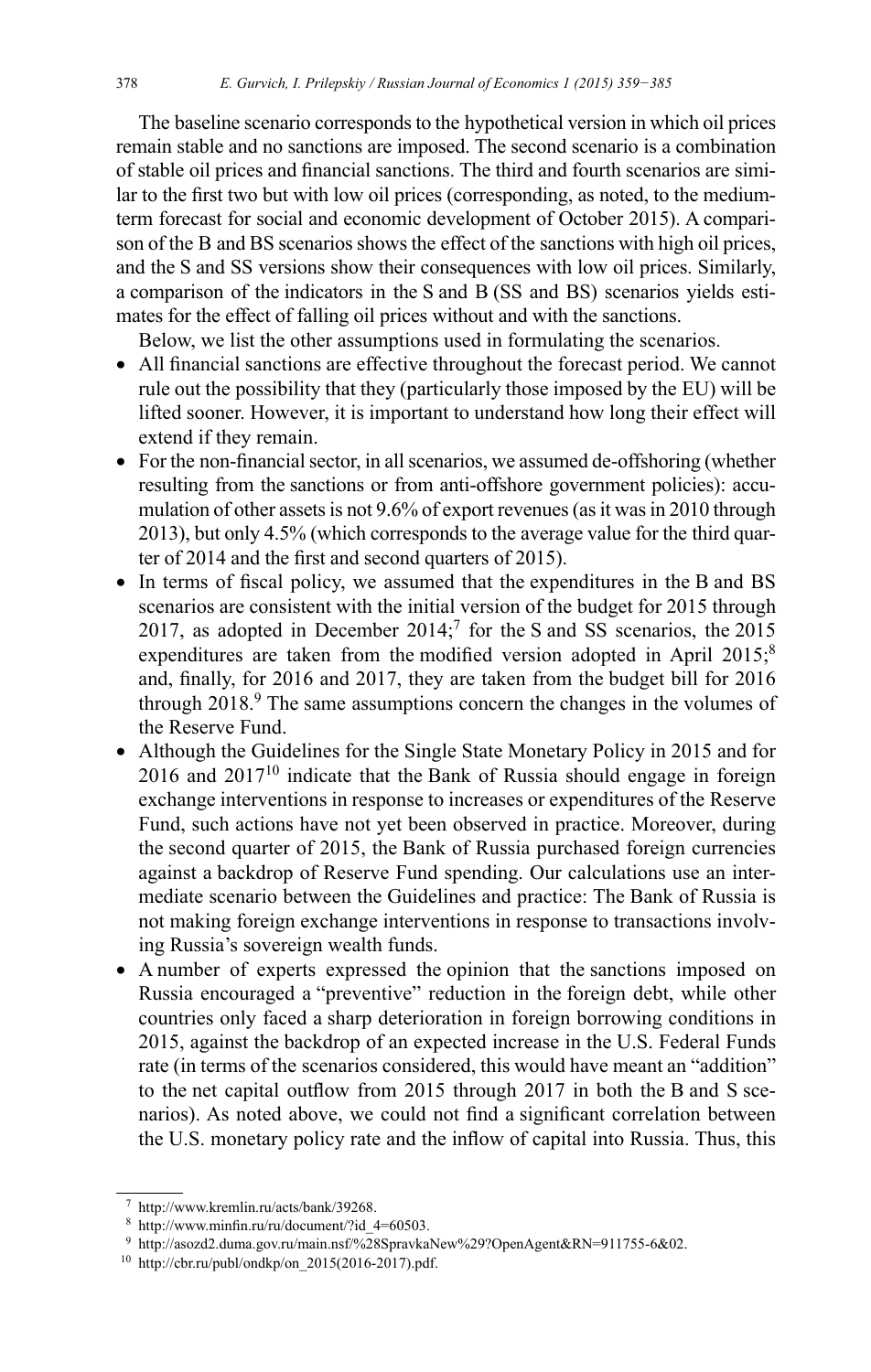effect is not included in the calculations, although it may become significant to some extent in 2016 and 2017.

### 4.2. Calculations for 2015 through 2017

Table 8 and Table 9 contain the main forecasts obtained from the capital inflow calculations. Of course, they are somewhat notional because, in the case of other actions by banks, non-financial companies and monetary authorities the particular indicators may be different. However, we considered that the magnitude of the impact (determined by comparing the scenarios) seemed plausible.

The EEG model on which the calculations are based is built upon econometric (including cointegrating) estimates of the relationships between the basic macroeconomic and fiscal variables from 1995 through 2013 and the macroeconomic identities connecting them. In particular, we can obtain estimates for the impact of the balance of payments shocks (foreign trade and financial shocks) on the components of GDP, the exchange rate, CPI and fiscal revenues.

These results show that the capital inflow losses are, on the whole, approximately USD 160–170 billion over the period under review. Table 10 shows that these losses are approximately 2.5 times lower than the total losses from decreasing oil prices (by the end of the period, the losses from low oil prices are 4 times higher than the losses from sanctions), although the losses for the current account and financial account can only be compared notionally. It should also be noted that the impact of the sanctions on capital flows is almost identical at high or low oil prices.

|                                                                                      | 2H2014                        | 2015               | 2016                         | 2017               | Total for<br>2014-2017          |
|--------------------------------------------------------------------------------------|-------------------------------|--------------------|------------------------------|--------------------|---------------------------------|
| Gross capital inflow, total<br>Debt liabilities                                      | $-69.0$<br>$-39.0$            | $-84.8$<br>$-67.3$ | $-57.9$<br>$-33.8$<br>$-241$ | $-64.3$<br>$-44.0$ | $-276.0$<br>$-184.1$<br>$-79.5$ |
| Foreign direct investment<br>General government liabilities<br>Gross capital outflow | $-17.6$<br>$-12.4$<br>$-10.6$ | $-17.5$<br>$-46.2$ | $-264$                       | $-20.3$<br>$-311$  | $-12.4$<br>$-114.3$             |
| Net effect from the sanctions                                                        | $-58.4$                       | $-38.6$            | $-31.5$                      | $-33.2$            | $-161.7$                        |
| For reference: net effect from<br>the sanctions as a percentage of GDP               | $-2.9$                        | $-1.8$             | $-14$                        | $-1.5$             | $-1.9$                          |

Table 8

The full estimated impact of the sanctions on capital flows at high oil prices (USD billion).

Source: Hereinafter, authors' calculations.

#### Table 0

Full estimated impact of the sanctions on capital flows at low oil prices (USD billion).

|                                                                        | 2H2014  | 2015    | 2016    | 2017    | Total for<br>2014-2017 |
|------------------------------------------------------------------------|---------|---------|---------|---------|------------------------|
| Gross capital inflow, total                                            | $-68.8$ | $-89.4$ | $-58.0$ | $-65.3$ | $-281.5$               |
| Debt liabilities                                                       | $-39.0$ | $-67.3$ | $-33.8$ | $-44.0$ | $-184.1$               |
| Foreign direct investment                                              | $-17.6$ | $-22.1$ | $-242$  | $-21.3$ | $-85.2$                |
| General government liabilities                                         | $-12.4$ |         |         |         | $-12.4$                |
| Gross capital outflow                                                  | $-10.6$ | $-45.6$ | $-26.1$ | $-30.9$ | $-113.2$               |
| Net effect from the sanctions                                          | $-58.2$ | $-43.8$ | $-31.7$ | $-34.4$ | $-168.1$               |
| For reference: net effect from<br>the sanctions as a percentage of GDP | $-2.9$  | $-33$   | $-2.4$  | $-2.4$  | $-2.8$                 |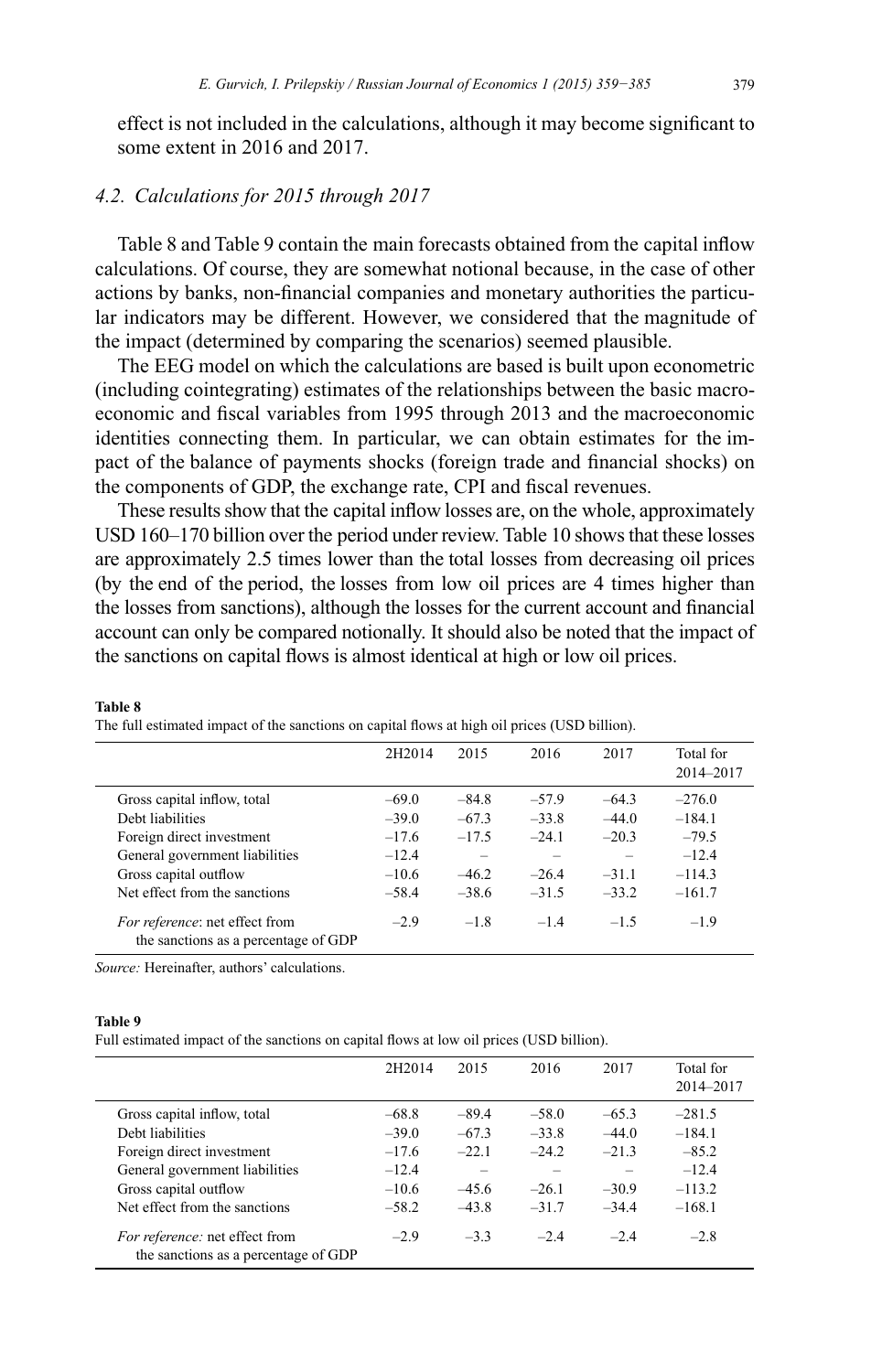## Table 10

|                                                               | 2014  | 2015   | 2016   | 2017   | Total  |
|---------------------------------------------------------------|-------|--------|--------|--------|--------|
| Changes in net capital inflow as a result of<br>the sanctions | $-58$ | -44    | $-32$  | $-34$  | $-168$ |
| Oil and gas export value                                      |       | $-122$ | $-141$ | $-135$ | $-398$ |

An evaluation of the effects of the sanctions and falling oil prices on balance of payments indicators (USD billion).

Note: This and subsequent tables and figures show the effects from the sanctions (unless otherwise stated) at low oil prices and the effects from falling oil prices with sanctions.

The net effect of the sanctions consists of a reduced capital inflow of roughly USD 280 billion and a reduction in capital outflow that partially offsets the reduced inflow (by approximately 40%). Two-thirds of the decrease in gross capital inflow is associated with reductions in debt financing. However, losses in this area include direct effects (through borrowing by banks and companies affected by the sanctions) as well as indirect effects related to the rest of the borrowers. If we notionally assume that these two components are roughly equal, then the total reduction in gross capital inflow is approximately three times that of the direct effects of the sanctions.

The increased outflow of capital slows down domestic demand. As a result, given low oil prices, in the scenario with sanctions, gross fixed capital investment is, on average, 3.5% lower than in the scenario without sanctions from 2014 through 2017, while retail sales turnover is 2.6% lower (these calculations, in accordance with the estimates earlier obtained by the Economic Expert Group, assume a fiscal multiplier value of 0.18). However, the impact of the sanctions on investment growth rates is mostly limited to 2014 and 2015. As Fig. 11 shows, falling oil prices have a more profound impact on investment (mainly due to producers' reduced profits, which are the main source of savings). Investment drops most significantly in 2015, although by 2017 the impact of cheap oil is practically eliminated. The comparison of investment forecasts as of the end of the period in question for each scenario (characterizing the accumulated effects of exogenous shocks) demonstrates that the sanctions reduced investment by 5% on the whole throughout the period, whereas falling oil prices reduced investment by 24%.

The increased capital outflow naturally and predictably brings down the ruble exchange rate (see Fig. 12). Thus, according to our estimates, the sanctions increased



Fig 11. Impact of shocks on (a) investment growth rates (p.p.) and (b) investment volume  $(\%)$ .

380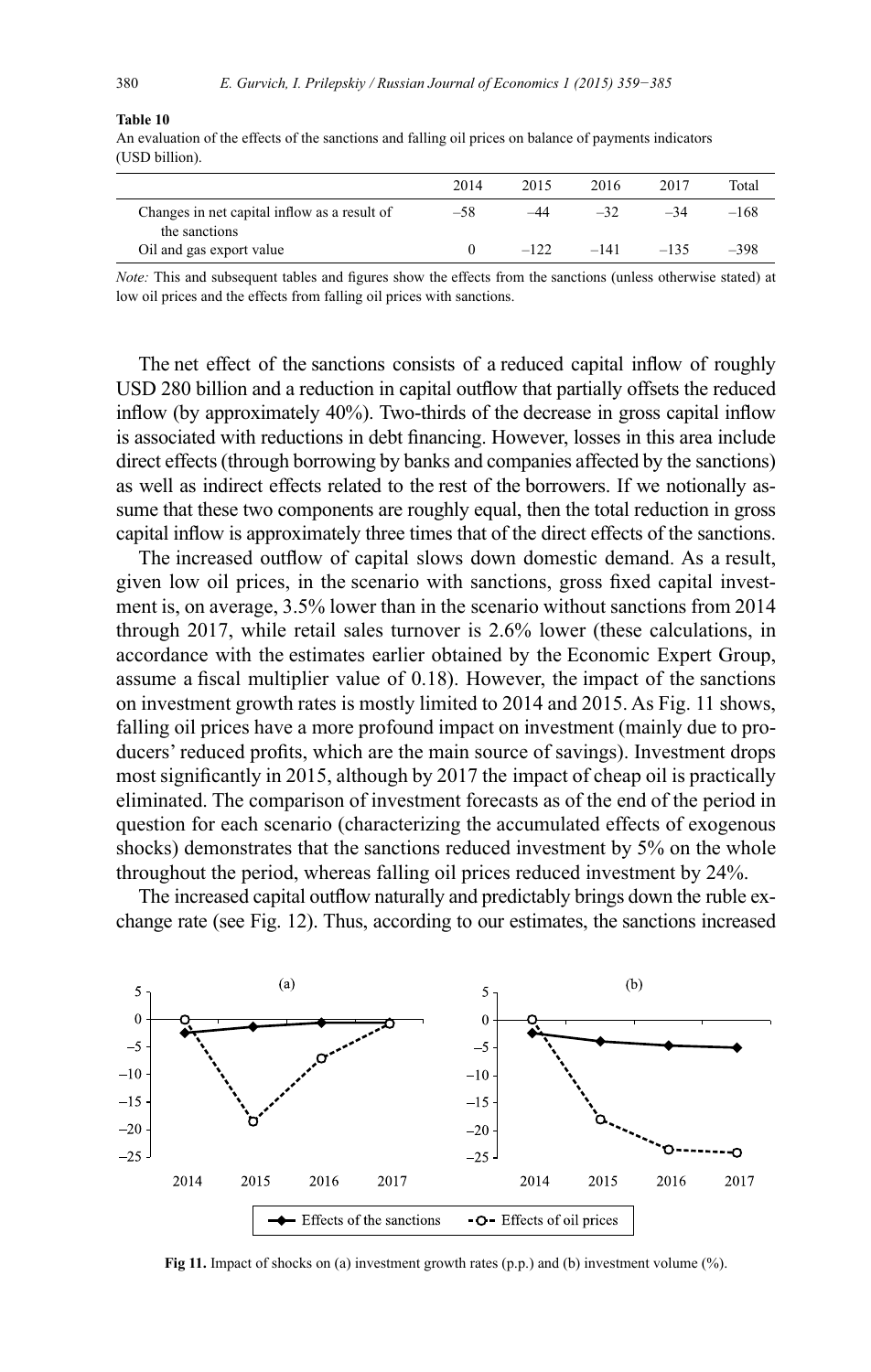

Fig. 12. Annual average USD rate under different scenarios (RUB/USD).

the exchange rate of the USD by approximately 6 rubles in 2015. This effect declines over time as greater outflow of capital is associated with improved net foreign assets and, accordingly, improved balance of investment income (thus, by 2017, the impact of the sanctions on the annual average USD rate is estimated at as low as 2 rubles).

A weaker ruble provides certain support to net exports: thus, the imports in the BS scenario in 2014 through 2017 are, on average, lower than in the baseline scenario (B) by  $3.8\%$ , whereas in the SS scenario they are  $3.9\%$  lower than in the shock scenario (S). Nevertheless, the effects from reduced domestic demand prevail, as expected, and the GDP in scenarios without the sanctions is higher than in scenarios with the sanctions (see Fig. 13). Notably, the effect of both shocks remains significant throughout the period under review (at  $-0.4$  p.p. for the sanctions and  $-1.1$  p.p. for falling oil prices). GDP losses that have accumulated over the period amount to 2.4% for the first shock and 8.0% for the second shock. Thus, the annual average estimated GDP losses due to the financial sanctions  $(0.4-0.6 \text{ p.p.})$  are close to the results obtained by Sinyakov et al. (2015) (0.5–0.6 p.p.) and, to the best of our judgment, are lower than the vaguely formulated IMF estimates (according to which, the effect would "initially" be 1.0–1.5 p.p. and 9 p.p. "in the medium-term").

It should be noted that the considerable decrease in GDP in response to falling oil prices reflects the "passive" adjustment to such shocks prevailing in the Russian economy. The real depreciation of the ruble due to deteriorating terms of trade only slightly increased the volume of exports (because they are dominated by



Fig 13. Impact of shocks on (a) GDP growth (p.p.) and (b) GDP volume  $(\%).$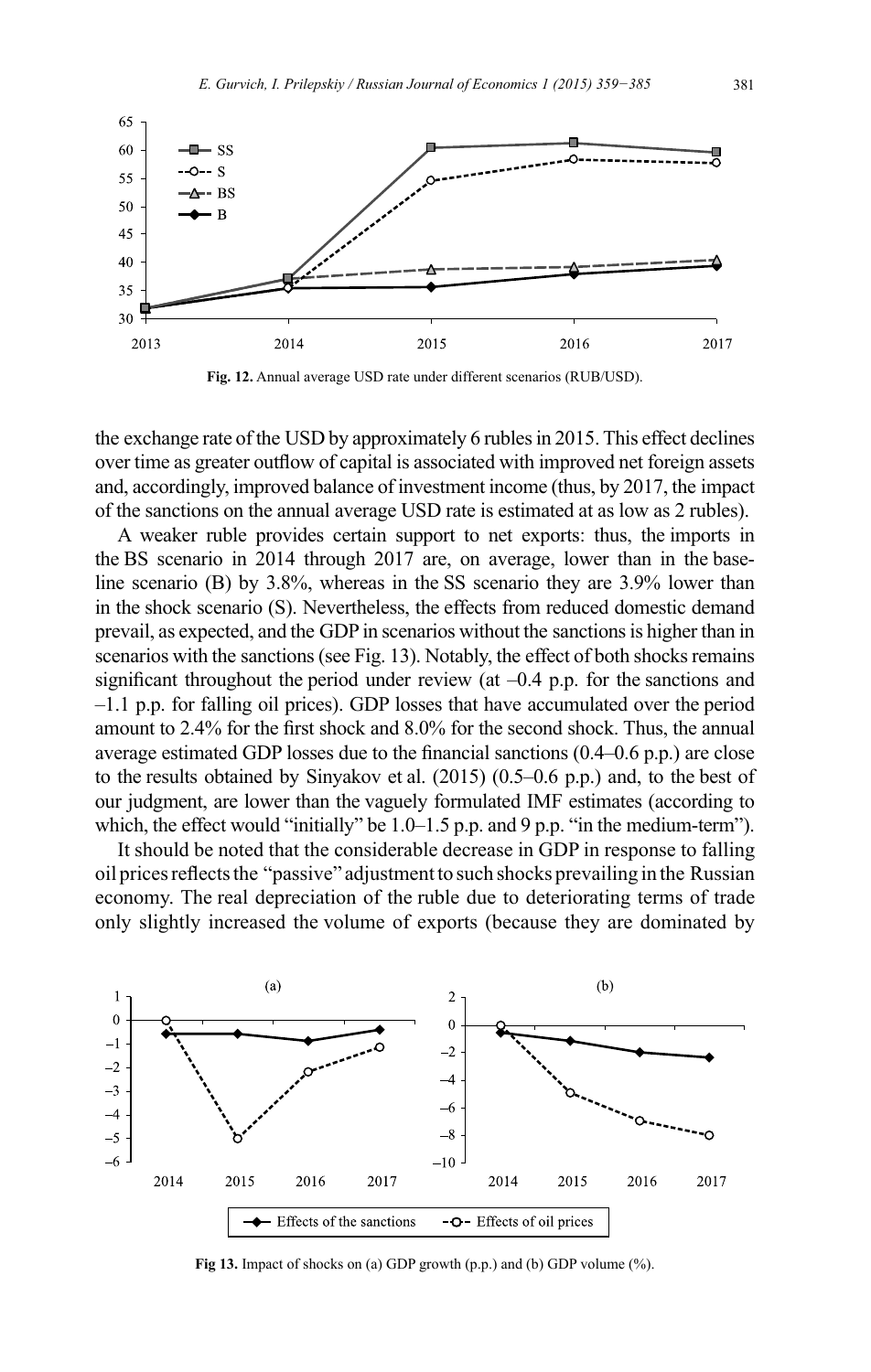oil and gas exports which are not particularly sensitive to the exchange rate) (see Gurvich, Prilepskiy, 2013). The lower real exchange rate does not have a significant effect on the supply of tradable domestic goods to the domestic market (see Blank et al., 2006). Thus, the main reaction to falling oil prices was decreased production of non-tradable goods resulting from falling domestic demand.

Scenarios with sanctions are also characterized by higher inflation (see Fig. 14), which is related to the consequences of the food embargo (the effect of which, according to estimates by E. Gurvich et al. (2014), was 1.2 p.p. in 2014 and 0.8 p.p. in 2015) and to the exchange rate pass-through. However, the additional contraction in domestic demand under the scenarios with sanctions restrains inflation to a certain extent. The impact of both shocks on inflation is mostly confined to 2014 and 2015, whereas the combined effect on consumer prices is estimated at approximately 4% for the sanctions and 8% for falling oil prices. Comparing the accumulated growth of CPI for 2014 through 2017 reveals that the sanctions add 5.7 p.p. to it, whereas falling oil prices add 11.0 p.p.

A weaker ruble and higher inflation under the scenarios with the sanctions provide substantial support for fiscal revenues in nominal terms (which are no less important for the government than real revenues in the first and second years after the shocks) (see Fig. 15). Moreover, in 2014 and 2015, as a result of



Fig 14. Impact of shocks on (a) inflation rate (p.p.) and (b) consumer price index (%).



Fig 15. Impact of shocks on fiscal revenues in (a) nominal and (b) real terms (% of the 2013 level).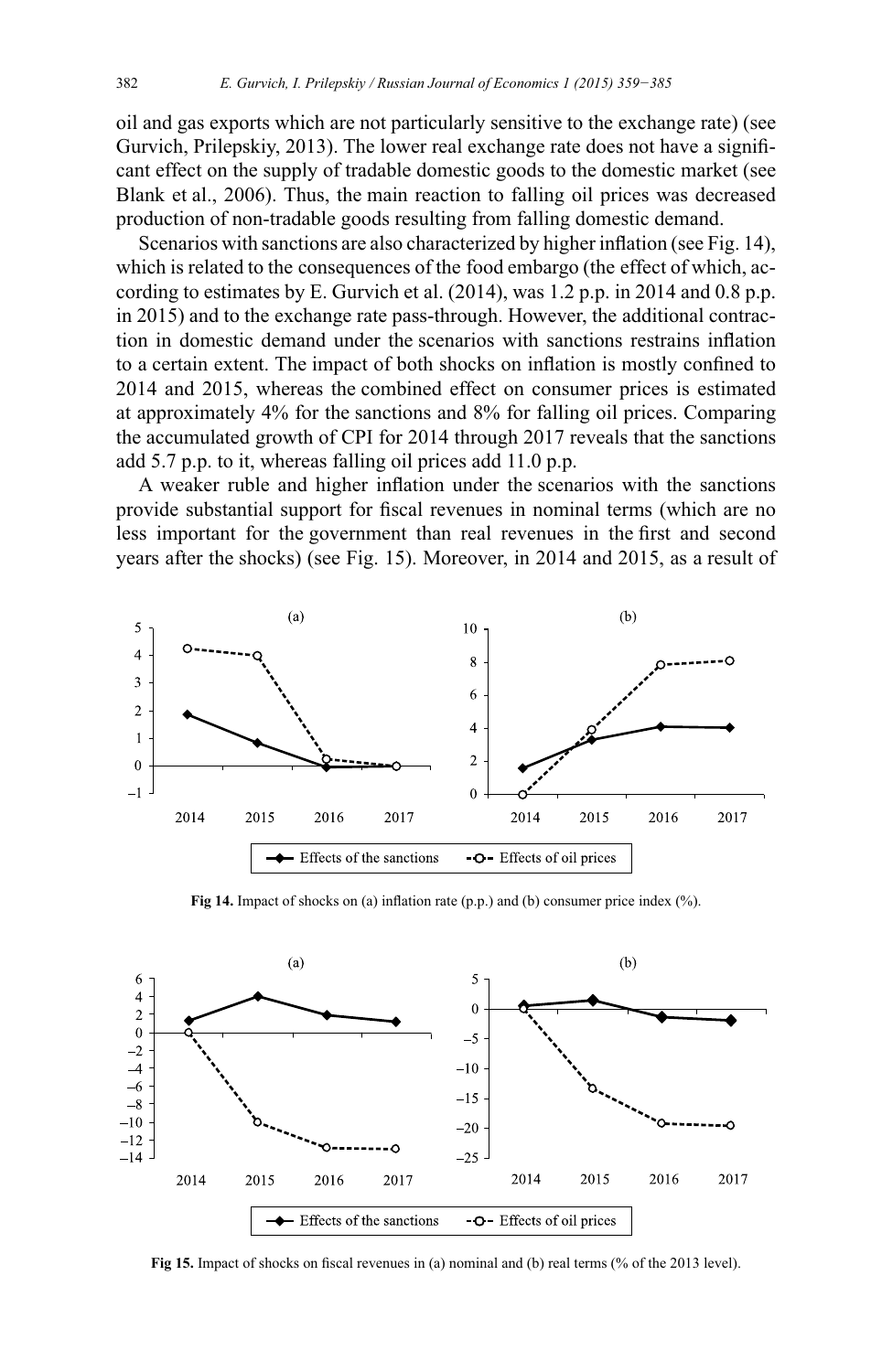the weaker ruble, the sanctions even increased the real value of fiscal revenues. In other words, we are facing a paradox: *In their initial years, the financial sanctions help the government overcome possibly the most painful consequences of falling oil prices, i.e., the sharp reduction in fiscal revenues, whose real value* falls by almost 20% over two years, mainly due to cheaper oil.

Because the Bank of Russia will not intervene in the FX market from 2015 through 2017, based on the assumptions above, adjusting the balance of payments to the increase in the net capital outflow caused by the sanctions boils down to a mirroring increase in the current account. It consists of three main components: increased exports due to the stimulating effects of the weaker ruble; lower imports (also due to the overall contraction of domestic demand); and improved balance of investment income. The results presented in Table 11 showing the relative contribution of these components (i.e., comparing scenarios with both high and low oil prices) confirm the point proven previously (see Gurvich and Prilepskiy, 2013) that imports play a considerably more important role in adjusting to external shocks than exports (the so-called "internal" mechanism of adjustment prevails over the "external" mechanism). Table 11 also reflects the fact noted above that investment income improves over time under those scenarios with the sanctions.

By 2017, adjustment in the primary and secondary income balances almost completely neutralizes the sanctions' impact on the real exchange rate (see Table 12). On the one hand, this finding reflects the general result of the calcula-

| Components of the relative increase in the current account under scenarios with sanctions. |      |      |  |  |  |  |  |  |
|--------------------------------------------------------------------------------------------|------|------|--|--|--|--|--|--|
| 2015                                                                                       | 2016 | 2017 |  |  |  |  |  |  |
| 38.6                                                                                       | 31.5 | 33.2 |  |  |  |  |  |  |
| 10.9                                                                                       | 6.2  | 4.3  |  |  |  |  |  |  |
| 60.8                                                                                       | 39.5 | 32.1 |  |  |  |  |  |  |
| 28.3                                                                                       | 54.3 | 63.6 |  |  |  |  |  |  |
| 43.8                                                                                       | 31.7 | 34.4 |  |  |  |  |  |  |
| 12.4                                                                                       | 7.2  | 4.7  |  |  |  |  |  |  |
| 47.3                                                                                       | 39.4 | 36.5 |  |  |  |  |  |  |
| 40.3                                                                                       | 53.3 | 58.9 |  |  |  |  |  |  |
|                                                                                            |      |      |  |  |  |  |  |  |

#### **Table 11**

Components of the relative increase in the current account under scenarios with sanctions.

#### **Table 12**

Medium-term consequences of financial sanctions and oil shocks (estimated changes in macroeconomic and fiscal variables for  $2017.$  %).

| Variable/shock                           | <b>Sanctions</b>        |                        | Falling oil prices   |                   |  |
|------------------------------------------|-------------------------|------------------------|----------------------|-------------------|--|
|                                          | with high<br>oil prices | with low<br>oil prices | without<br>sanctions | with<br>sanctions |  |
| Fixed capital investment                 | $-3.2$                  | $-5.0$                 | $-22.6$              | $-24.1$           |  |
| Retail sales turnover                    | $-2.4$                  | $-3.7$                 | $-17.1$              | $-18.2$           |  |
| GDP volume                               | $-1.5$                  | $-2.4$                 | $-7.1$               | $-8.0$            |  |
| Consumer prices at the end of the period | 3.1                     | 4.1                    | 7.1                  | 8.1               |  |
| Real ruble exchange rate against the USD | $-0.5$                  | $-0.3$                 | 26.9                 | $-26.8$           |  |
| Nominal fiscal revenues                  | 1.1                     | 1.2                    | $-13.1$              | $-13.0$           |  |
| Real fiscal revenues                     | $-1.2$                  | $-2.0$                 | $-18.9$              | $-19.5$           |  |
|                                          |                         |                        |                      |                   |  |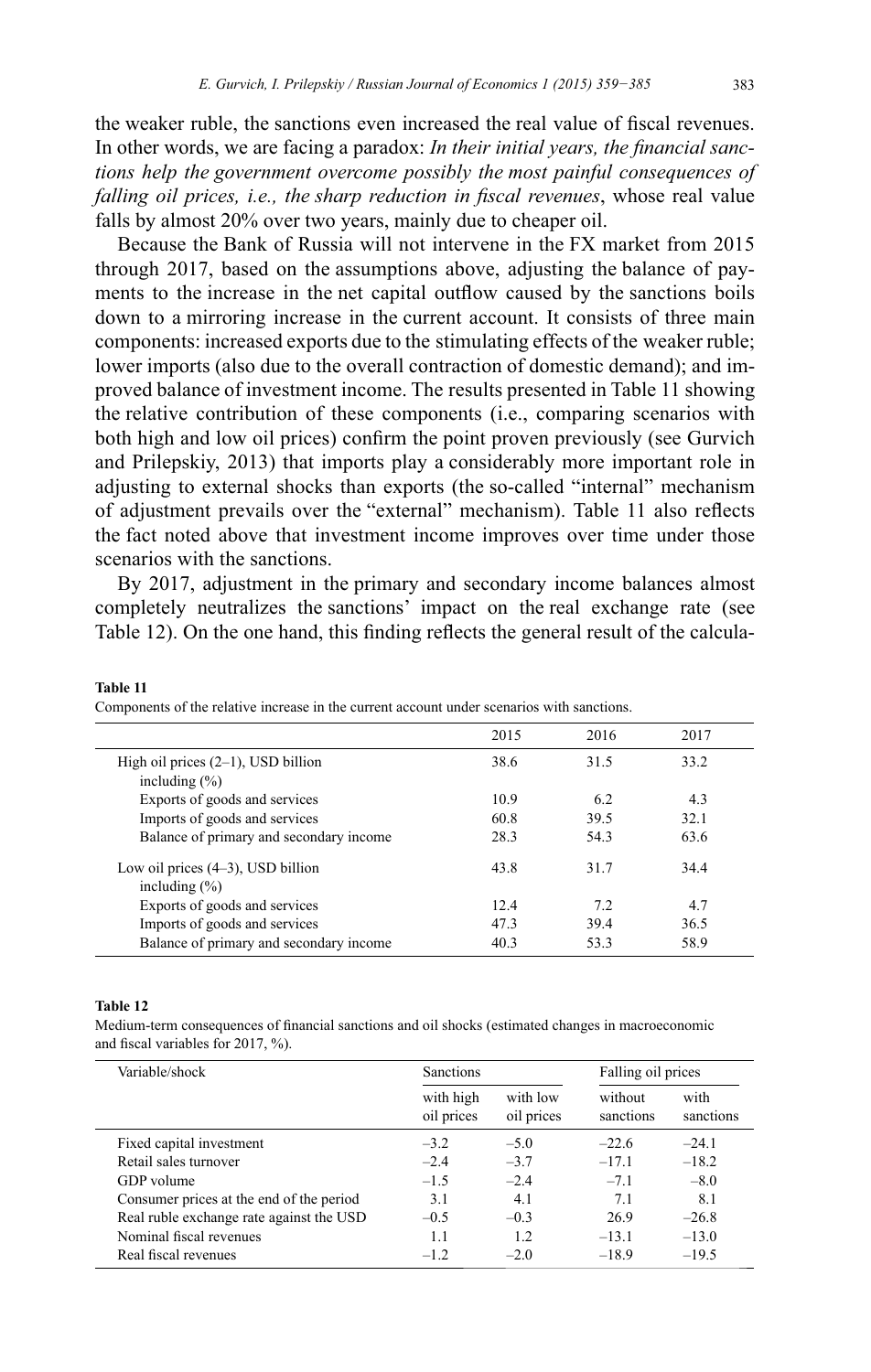tions, i.e., that the medium-term effects of the sanction shock are weaker than those of the oil price shock. On the other hand, it means that the comparative GDP gain from the dynamics of net exports in scenarios with the sanctions will also be close to zero by 2017, and over the longer term, low oil prices are a significantly more important factor in increasing external competitiveness and encouraging import substitution than the sanctions.

As noted above, the effect of the financial sanctions on net capital inflow does not depend on oil prices. However, comparing macroeconomic indicators under different scenarios shows that the sanctions have a significantly stronger impact on economic development at low oil prices than at high oil prices (see Table 12). Similarly, the sanctions aggravate the impact of falling oil prices on the economy. This "synergy" emerges because similar reductions (in USD terms) in capital inflow in the scenario with low oil prices become considerably larger as a percentage of the GDP components (investment, consumption, etc.), which can be illustrated by a comparison between the bottom lines of Table 8 and Table 9.

# **5. Conclusion**

Based on the results of the quantitative evaluation of the effects of the sanctions, we draw several conclusions.

- Aside from their direct effects, i.e., limited foreign borrowing opportunities for banks and companies in the fuel and energy and military-industrial sectors that are publicly held, the financial sanctions have considerable indirect effects *on the Russian economy in the form of decreasing foreign direct investment, fewer borrowing opportunities for companies and banks not directly targeted*  by the sanctions and lower capital inflow into the government debt market. These indirect effects roughly triple the direct effects of the sanctions.
- The consequences of the sanctions are to a large extent (by approximately 40%) offset by decreased Russian capital outflow. As a result, the total additional net capital outflow related to the sanctions can be estimated at USD 58 billion in 2014 and USD 160–170 billion over the period from 2014 through 2017.
- The sanctions against Russia are quite painful for *real sector indicators*: by 2017, accounting for their financial component alone will yield losses of 2.4% of pre-crisis GDP by 2017 (when oil prices are approximately USD 50 per barrel), with a simultaneous reduction in investment and consumption.
- Nevertheless, the drop in oil prices had a much larger effect on the Russian *economy.* Indeed, according to our estimates, the drop in prices leads to GDP losses of 8.5 p.p. cumulatively from 2014 through 2017.
- The difference between the effects of the two shocks on fiscal revenues is *particularly large*. Although the fall in oil prices decreases their real value by  $19-20\%$  by  $2016-2017$ , the sanctions decrease them insignificantly (by 1–2%). Moreover, at the beginning of the period, government revenues even grow in real terms.
- The comparatively limited effect of the financial sanctions compared with *the fall in oil prices* is largely explained by the active self-adjustment in the first case (in particular, through reduced capital outflow from Russia), whereas in the second case, there is mainly "passive" adjustment.